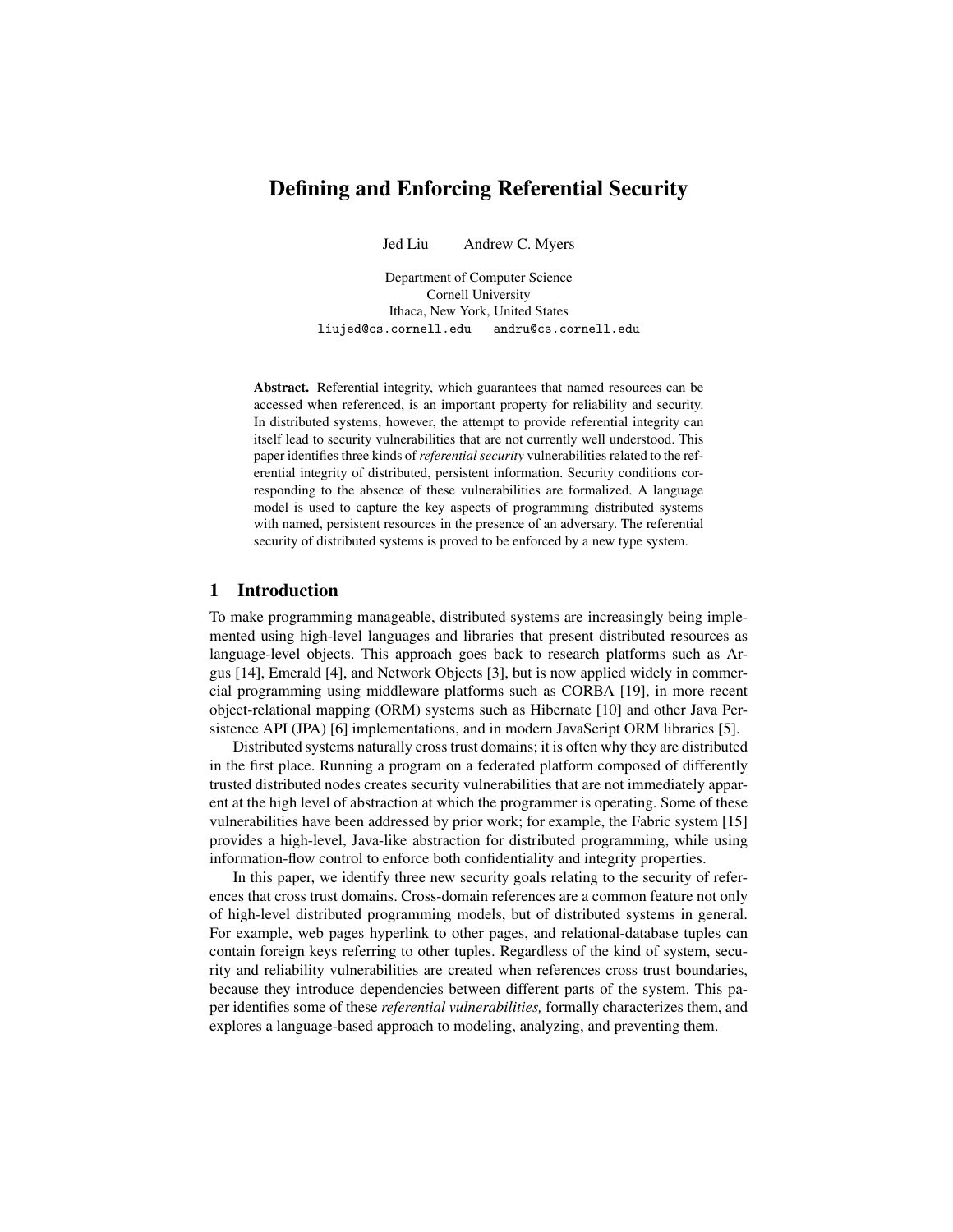The first goal is *referential integrity.* A system has referential integrity if a reference can be relied upon to continue pointing to the same object. Referential integrity fails when that object is deleted while the reference still exists, resulting in a *dangling reference*, or when the reference points to a different object altogether.

Referential integrity appears in many guises. We use the term in a more general sense than in the database literature, where referential integrity is an important aspect of the relational model [\[7\]](#page-19-8). For example, the web lacks referential integrity: the referent of a hyperlink can be deleted, leading to the familiar "404" error. Referential integrity is also an important property for programming languages. In languages such as C that lack referential integrity, dangling pointers are a serious problem. In other languages, automatic garbage collection reclaims memory while preserving referential integrity.

While absolute referential integrity sounds ideal, it cannot be achieved in a federated system: referential integrity is necessarily limited by the trustworthiness of the node (or nodes) storing the referent object. Therefore, this paper generalizes referential integrity to systems where nodes are partially trusted.

Our second goal is *intentional persistence.* With referential integrity, a reference to an object is a promise that the object will not move or disappear: it must be persistent. Therefore, reachability implies persistence, as in various object-oriented databases (e.g., [\[1,](#page-19-9)[17\]](#page-19-10)) and in marshaling mechanisms such as Java serialization. However, if all reachable objects are persistent, objects can become *accidentally persistent* because they are unexpectedly reachable. This can inflate resource consumption, leading to poor performance and system failure. This problem is familiar to those who have used Java serialization. Intentional persistence entails the absence of accidental persistence.

The third goal of this paper is immunity against*storage attacks*. Referential integrity prevents discarding reachable objects. But this gives an adversary a means to mount a denial-of-service attack. The adversary creates references to objects intended to be discarded, preventing reclamation and perhaps exhausting available storage space.

This paper formalizes these three goals as *referential security properties*, corresponding to the absence of referential vulnerabilities. This is done in the context of a simple programming language that captures the key elements of distributed programming in a federated system with persistent information and pointers. A novel type system is defined and is proved to enforce these security properties. Details of these proofs are found in an accompanying technical report [\[16\]](#page-19-11).

The rest of this paper is structured as follows. Section [2](#page-1-0) describes the language model. Section [3](#page-3-0) presents security policies for reasoning about the three vulnerabilities. Section [4](#page-6-0) introduces the programming language λ*persist*, which abstractly describes distributed programming with persistence and distrust. The language is defined formally in Sections [5](#page-8-0) and [6.](#page-13-0) Section [7](#page-15-0) defines the adversary model. Section [8](#page-16-0) formalizes the desired security conditions, and sketches the proofs that the type system of  $\lambda_{\text{persist}}$  soundly enforces them. Related work is discussed in Section [9,](#page-17-0) and Section [10](#page-18-0) concludes.

# <span id="page-1-0"></span>2 Language model

## 2.1 Modeling distributed computing as a language

We model distributed computing using a core programming language that we call λ*persist*. In λ*persist*, persistence, distribution, and communication are implicit but are constrained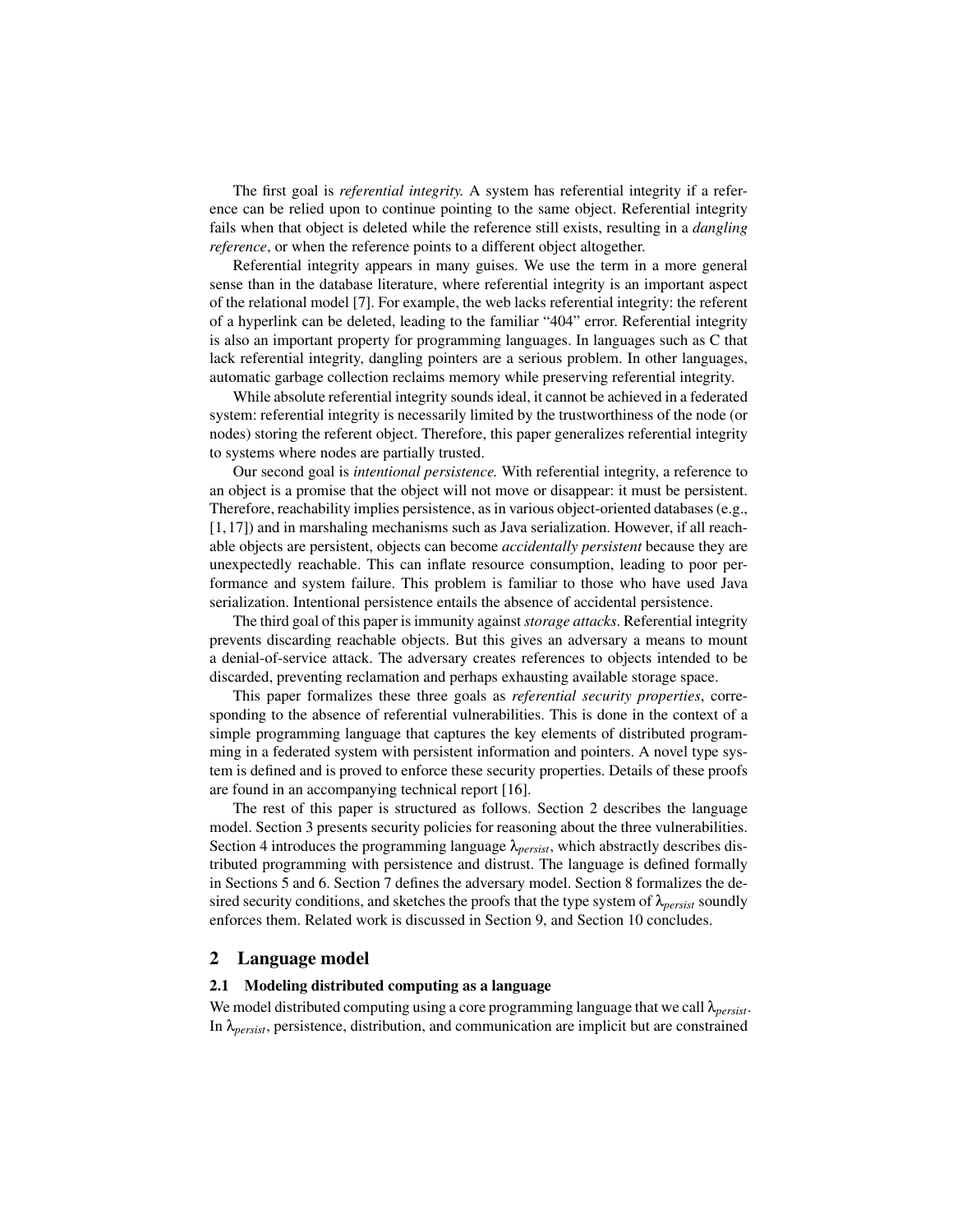<span id="page-2-0"></span>

Fig. 1. Directory example

by policy annotations. Programs in λ*persist* are assumed to be mapped onto distributed host nodes in some way that agrees with these annotations. This mapping could be done manually by the programmer, or automatically by a compiler, à la Jif/split [[23\]](#page-19-12).

This implicit translation to a distributed implementation means that some apparently ordinary source-level operations may be implemented using distributed communication and computation. For example, function application may be implemented as a remote procedure call. Similarly, following references at the language level may involve communication between nodes to fetch referenced objects.

Although the concrete mapping from source-level constructs onto host nodes is left implicit, we can nevertheless faithfully evaluate the security of source-level computations. The key is to ensure that the system is secure under *any* possible concrete mapping that is consistent with the policy annotations in the source program. That is, any given computation or information might be located on any host that satisfies the source-level security constraints. A technical contribution of this paper is to develop an effective system of such source-level constraints, expressed as a type system.

Although we refer to  $\lambda_{persist}$  as a source language, little attempt is made to make it congenial to actual programming. In particular, the type annotations introduced would be onerous in practice. They could be inferred automatically using standard constraintsolving techniques for inequations over  $\mathcal{L}$ , but we leave this to future work. One can view the type system as describing a program (or system) analysis, and the formal results of this paper as a demonstration that this analysis achieves its security goals.

#### 2.2 Objects and references

Persistent objects are modeled in λ*persist* as records with mutable fields. The fields of an object can point to other objects through references. References contain the names of these mutable objects. References are not assignable as in ML [\[18\]](#page-19-13); imperative updates are achieved by assigning to mutable fields.

The language has two types of references: hard and soft. A *hard reference* is one with referential integrity: a promise that the referenced object will not be destroyed if its host is trustworthy. A *soft reference* does not create an obligation to maintain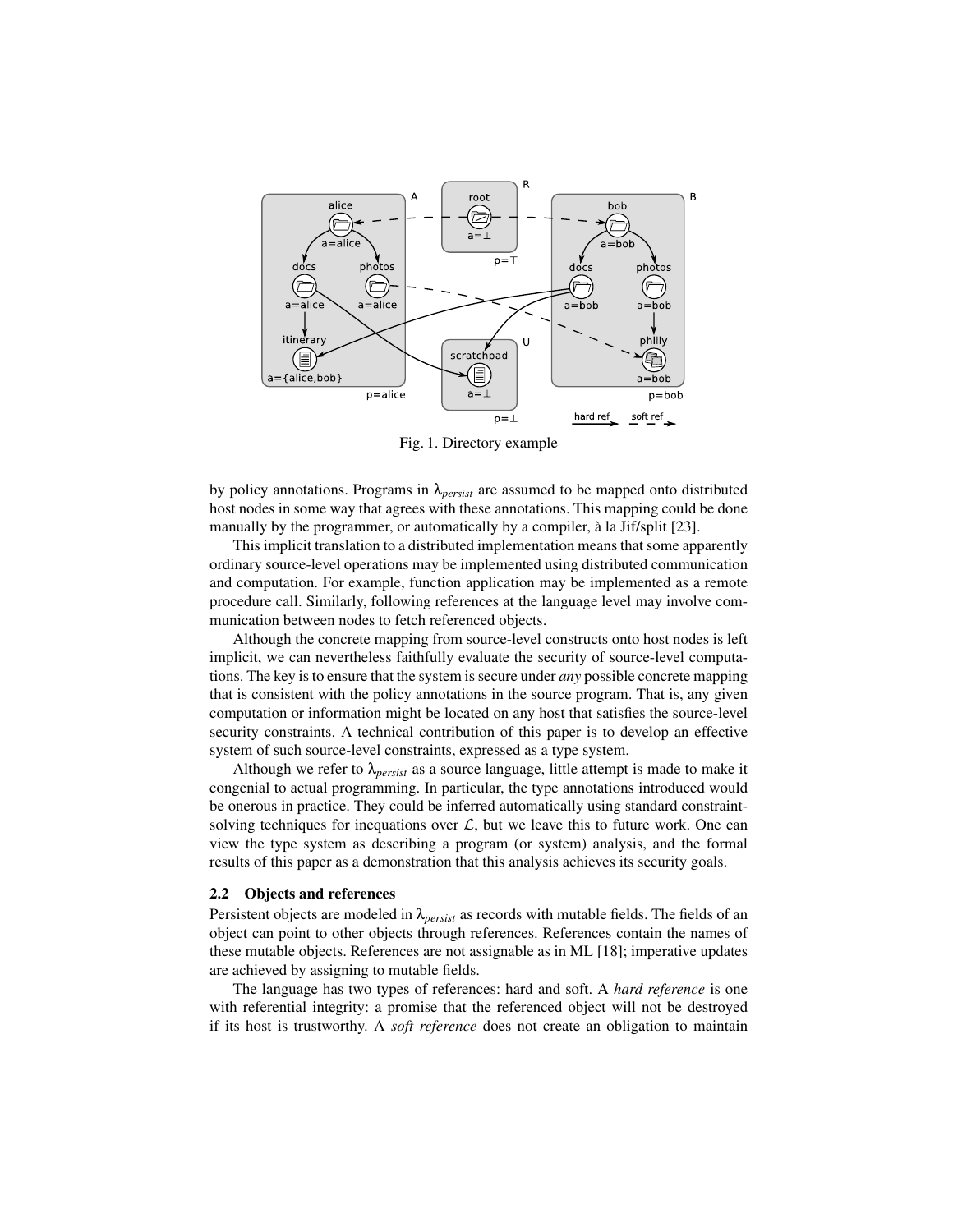the referenced object. Hard links in Unix and references in Java are examples of hard references. URLs, Unix symbolic links, and Java SoftReference objects are examples of soft references. The language models a garbage collector that may destroy objects reachable only via soft references. When following a soft reference or an untrusted hard reference, a program must be prepared to handle a failure in case the referenced object no longer exists.

This simple data model can represent many different kinds of systems, such as distributed objects, databases, and the web. The shared directory structure shown in Figure [1](#page-2-0) serves as a running example. Alice and Bob are traveling together and are using the system to share photos and itineraries. The root directory is kept on a host R. Alice and Bob keep their directory objects on their own hosts, A and B, respectively. To share sightseeing ideas, they use a common scratchpad stored on host U. Solid arrows in the figure represent hard references, and dashed arrows are soft references. The a and p annotations are policies, which we now explain.

## <span id="page-3-0"></span>3 Policies for persistent programming

#### 3.1 Persistence policies

In a federated system, referential integrity cannot be absolute, because the referenced object may be located on an untrusted, perhaps maliciously controlled, host machine. Therefore, referential integrity must be constrained by the degree of trust in the referenced host. This constraint is expressed by assigning each object a *persistence policy* describing how much it can be trusted to remain in existence.

The precise form of the persistence policy is left abstract in this paper. Persistence policies *p* are assumed to be drawn from a bounded lattice ( $\mathcal{L}, \leq, \perp, \perp$ ) of *policy levels*. If  $p_1 \leq p_2$  for two persistence policies  $p_1$  and  $p_2$ , then  $p_2$  describes objects that are at least as persistent as those described by *p*1.

Persistence policies have a simple, concrete interpretation. Absent replication, objects are located only on host nodes that are trusted to enforce their persistence policies, so a persistence policy  $p$  corresponds to a set of sufficiently trusted host nodes  $H_p$ . Therefore, if  $p_1 \leq p_2$ , then  $p_2$  must be enforceable by a smaller set of hosts:  $H_{p_1} \supseteq H_{p_2}$ . In fact, it is reasonable to think of a policy *p* as simply a set of hosts.

In Figure [1,](#page-2-0) the root directory has persistence policy ⊺, which only host R is trusted to enforce. Alice has a user directory and a persistence policy alice. While R is trusted to enforce this policy, she has chosen to use her own host A. Similarly, Bob's directory is on host B. The shared scratchpad is kept on an untrusted host U, which can only enforce the persistence policy  $\perp$ .

Persistence policies are integrated into the type system of λ*persist*. The type of an object reference includes a lower bound on the persistence policy of its referent; the type system ensures that the persistence of an object is always at least as high as that of any reference pointing to it. Programs can therefore use the persistence of a reference to determine whether the reference can be trusted to be intact. This rule enables sound reasoning about persistence and referential integrity as the graph of objects is traversed.

For example, in Figure [1,](#page-2-0) while Alice and Bob both have a hard reference to the scratchpad, they must be prepared for a persistence failure when using the references. The type system of λ*persist* will ensure their code handles such a failure. Any reference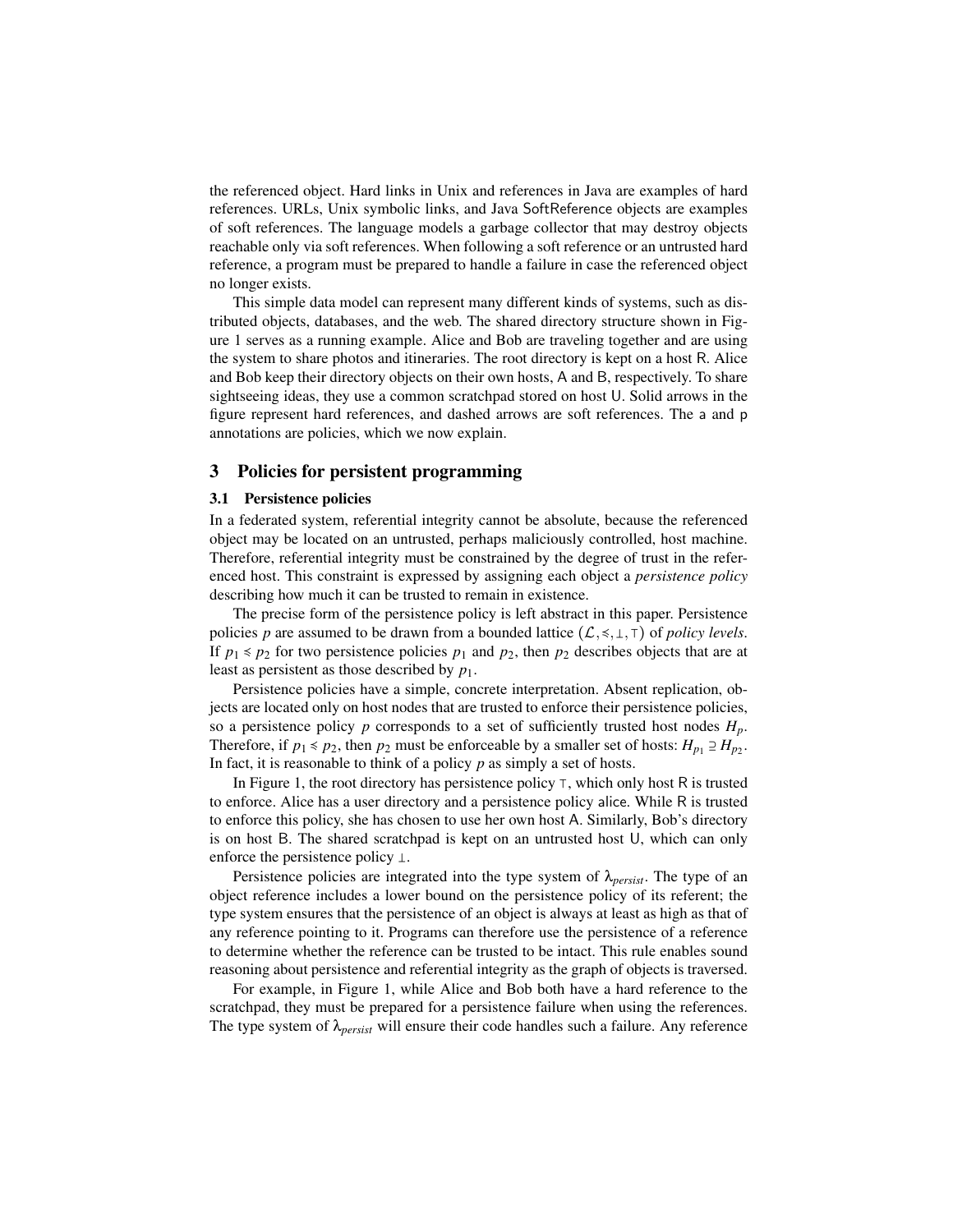to the scratchpad must have a type with  $\perp$  persistence, because it can be no higher than the  $\perp$  persistence of the scratchpad itself.

Whether a hard reference can be trusted to be intact depends on context. In Figure [1,](#page-2-0) Alice and Bob both have a hard reference to the itinerary. Because Alice trusts her own persistence level, if either reference is typed with alice persistence, then she can use it without worrying about a persistence failure. However, unless Bob trusts Alice, he would need to be prepared for such a failure when using the references.

Soft references also have types with persistence levels, and hence might be trusted. Trusted soft references can be promoted to trusted hard references. Therefore, soft references are distinct from untrusted hard references.

In  $\lambda_{persist}$ , persistence is defined not by reachability, but by policy. This resolves by fiat one of the three problems identified earlier: accidental persistence. Accidents are avoided by allowing programmers to express their intention explicitly. An object that is not intended to be persistent is prevented from being treated as a persistent object.

### 3.2 Characterizing the adversary

Security involves an adversary, and is always predicated on assumptions about the power of the adversary. In the kind of decentralized, federated system under consideration, the adversary is assumed to control some of the nodes in the system.

Different participants in a distributed system may have their own viewpoints about who the adversary is, yet all participants need security assurance. Therefore, a given adversary is modeled as a point  $\alpha$  in the lattice of persistence policy levels. In the host-set interpretation of persistence policies,  $\alpha$  defines the set of trusted hosts that the adversary does not control. The adversary is assumed to have the power to delete (i.e., violate the persistence of) an object if its persistence is not  $\alpha$  or higher (i.e.,  $\alpha \neq p$ ), because the object might be stored at a host node controlled by the adversary. Other actions by the adversary are modeled by special evaluation rules (see Section [7\)](#page-15-0).

The formal results for the security properties enforced by  $\lambda_{persist}$  treat the adversary as an arbitrary parameter. Therefore, these properties hold for any adversary.

### 3.3 Storage attacks and authority policies

We introduce the idea of *storage attacks*, in which a malicious adversary tries to prevent reclamation of object storage by exploiting the enforcement of referential integrity. For example, in Figure [1,](#page-2-0) Bob has shared with Alice an album containing the photos he has so far taken during their trip. Bob does not consider the album to be private, so others may create references to his album, as Alice has done. However, an adversary that creates a hard reference to this album can prevent Bob from reclaiming its storage.

To prevent such storage attacks, we ensure that hard references can be created only in sufficiently trusted code. We introduce *creation authority* to abstractly define this power to create new references. This is the only action requiring some form of authority in this paper, so for brevity, we refer to creation authority simply as *authority*.

Like persistence policies, authority policies *a* are assumed to be drawn from a bounded lattice  $(\mathcal{L}, \leq)$  of policy levels. Without loss of expressive power, they are assumed to be drawn from the same lattice as persistence policies. Authority prevents storage attacks because hard references can only be created to objects whose authority policy *a* is less than or equal to the authority  $a_p$  of the process; that is,  $a \le a_p$ .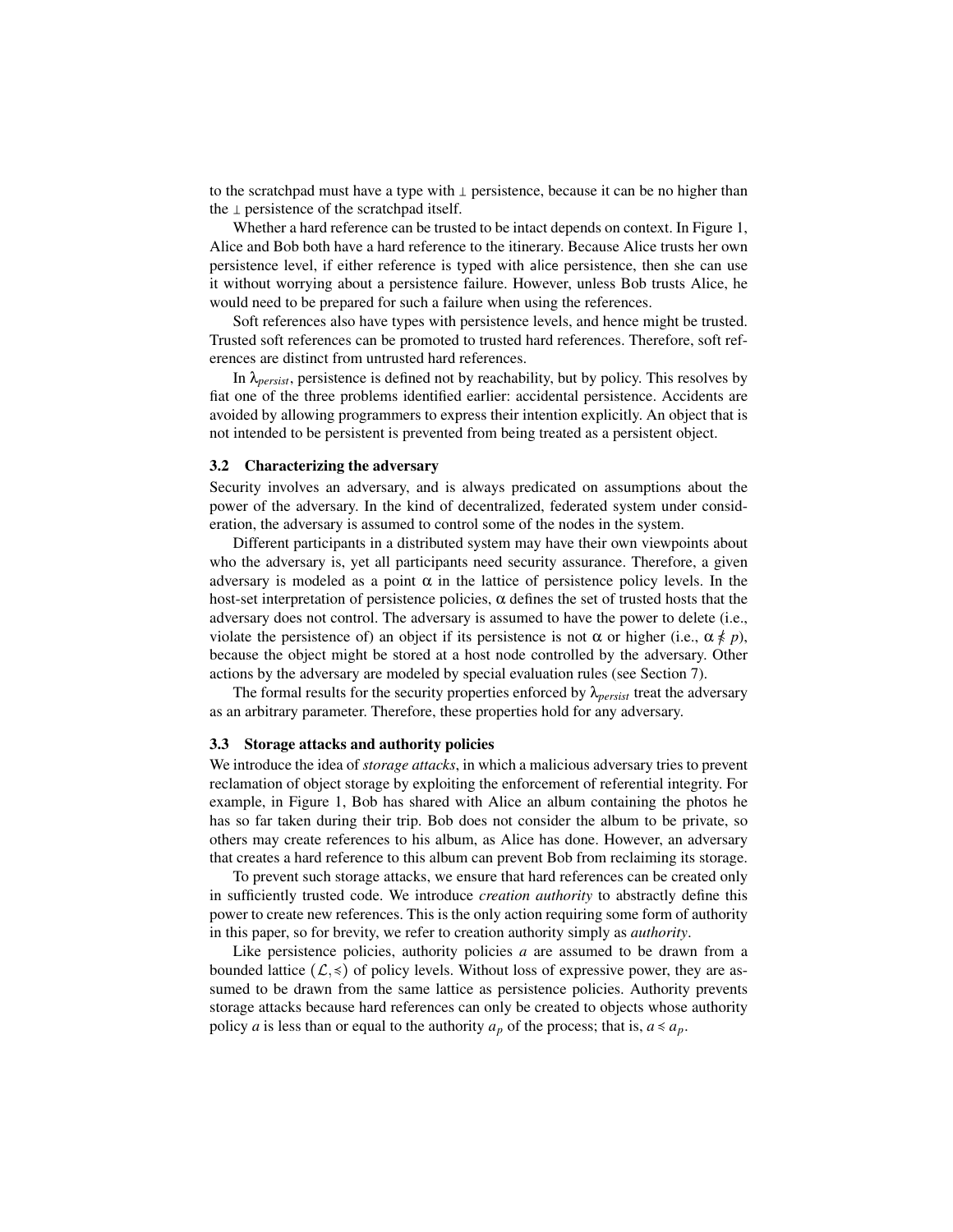A hard reference is a reference that should have referential integrity, so creating hard references requires authority. The adversary is assumed to have some ability to create hard references, described by its authority level α. Soft references do not keep an object alive, so no creation authority is required to create a soft reference.

In Figure [1,](#page-2-0) the root directory has the authority policy  $\perp$ , so anyone can create a hard reference to it. Bob's philly album is large, so he has given it the authority policy bob; only he can create hard references that prevent the album from being deleted. Therefore, Alice's reference to the album must be soft. Alice has drafted an itinerary, giving it the authority policy {alice,bob} to indicate she will persist the document for as long as Bob requires. Bob's reference to the itinerary, therefore, can be hard.

It may sound odd to posit control over creation of references. But a reference with referential integrity is a contract between the referrer and the referent. For example, the node containing the referent is obligated to notify the referrer if the object moves. Entering into a contract requires agreement by both parties, so it is reasonable for the node containing the referent to refuse the creation of a reference.

### 3.4 Integrity

Thus far, the powers of the adversary include creating references to low-authority objects and destroying objects with low persistence. Because the adversary may control some nodes, the adversary can also change the state of objects located at these nodes. This may in turn affect code running on nodes not controlled by the adversary, if the adversary supplies inputs to that code, or if it affects the decision to run that code.

Integrity policies describe limitations on these effects of the adversary. Integrity policies *w* are drawn from a bounded lattice ( $\mathcal{L}, \leq$ ) of policy levels; without loss of expressive power, it is assumed to be the same lattice as for persistence and authority policies. In fact, we can think of the persistence and authority levels of an object as the integrity of other, implicit attributes of the object. For persistence, this implicit attribute is the existence of the object itself. For authority, the attribute is the set of incoming references to the object. This unifying view of different policies as different aspects of integrity explains why all three kinds of policies can come from the same lattice.

The ordering  $\leq$  corresponds to increasing integrity. If  $w_1 \leq w_2$ , an information flow from level  $w_2$  to  $w_1$  would be secure: more-trusted information would be affecting less-trusted information.<sup>[1](#page-5-0)</sup> In  $\lambda_{persist}$ , each variable and each field of an object has an associated integrity level describing how trusted it is, and hence how powerful an adversary must be to damage it. The integrity of a reference is the integrity of the field or variable it was read from.

Figure [2](#page-6-1) summarizes the interpretation of the three kinds of policies.

### <span id="page-5-1"></span>3.5 Integrity of dereferences and garbage collection

An adversary can directly affect the result of a dereference in two ways. First, if the reference has low integrity, the adversary can alter it to point to a different object. Second, if the referent has low persistence, the adversary can delete it. Therefore, the integrity of any dereference can be no higher than the integrity and persistence annotations on

<span id="page-5-0"></span><sup>&</sup>lt;sup>1</sup> This ordering is the opposite of the "upside-down" ordering typically seen in work on information-flow security [\[2\]](#page-19-14).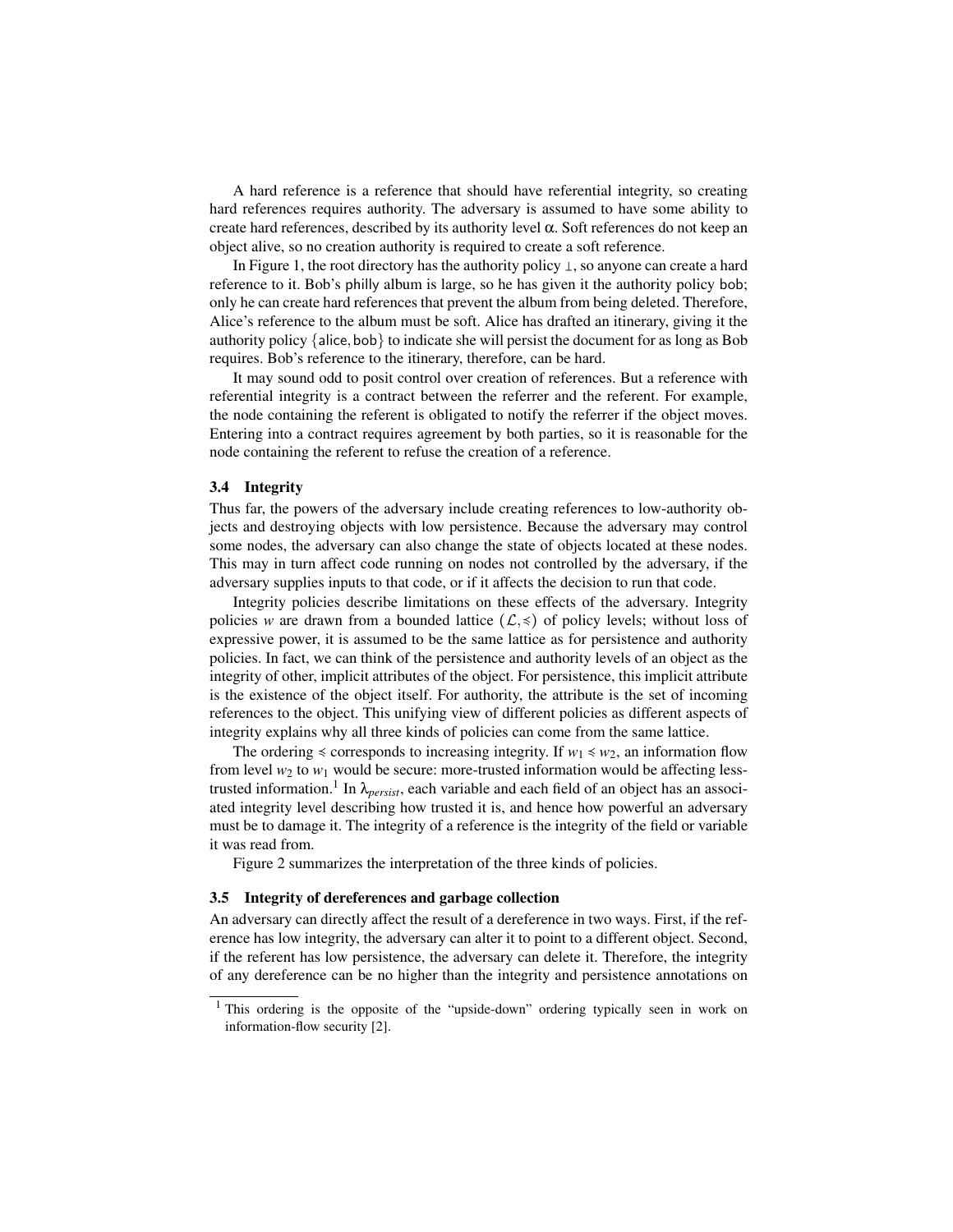<span id="page-6-1"></span>

|        | Integrity           | Authority                                    | Persistence | Set of hosts |
|--------|---------------------|----------------------------------------------|-------------|--------------|
|        | Trusted, Untainted: | "superuser":                                 | Persistent: |              |
| "High" | No one              | No one can make   No one can   No host nodes |             |              |
|        | can affect data     | a hard reference delete object               |             |              |
|        | Untrusted, Tainted: | "anyone":                                    | Transient:  |              |
| "Low"  | Anyone              | Anyone can make Anyone can All host nodes    |             |              |
|        | can affect data     | a hard reference delete object               |             |              |

<span id="page-6-3"></span>Fig. 2. Interpretations of the extremal policy labels



<span id="page-6-2"></span>Fig. 3. Authority affects integrity of dereferences. Alice is following her soft reference to the lyon album. An adversary can affect the outcome of the dereference, because the album has low authority. [\(a\)](#page-6-2) The untrusted host U has a hard reference preventing lyon from being garbage collected; Alice's dereference succeeds. [\(b\)](#page-6-3) Host U has removed its hard reference, allowing lyon to be garbage collected; Alice's dereference fails.

the reference. In Figure [1,](#page-2-0) if Alice follows the reference from her docs directory to the scratchpad, she obtains an untrusted result; the untrusted host U influences the result by choosing whether to delete the scratchpad object.

More subtly, the adversary can manipulate hard references to influence the garbage collector, and thereby *indirectly* affect the result of a dereference. For example, in Figure [3a,](#page-6-2) Alice is following her soft reference to Bob's lyon album. Bob has marked lyon as only requiring low authority, allowing the untrusted, adversarial host U to create a hard reference, and thereby preventing lyon from being garbage-collected. Therefore, Alice's dereference must succeed.

However, in Figure [3b,](#page-6-3) the adversary U has removed its reference. Subsequently, lyon has been garbage-collected, and Alice's dereference fails. The adversary has indirectly affected the outcome of the dereference. To account for this, the integrity of Alice's dereference must be no higher than the authority required by lyon.

# <span id="page-6-0"></span>4 Types for persistent programming

To formalize the ideas presented in the previous section, we introduce the λ*persist* language, an extension to the simply typed lambda calculus. Figure [4](#page-7-0) gives part of the formal syntax of λ*persist*. Its type system prevents referential vulnerabilities by integrating policies for persistence, authority, and integrity into types. Accidental persistence is prevented because persistence is determined by policies expressing the programmer's intent, rather than by reachability. Referential integrity is maintained by a λ*persist* program with respect to a particular adversary if following hard references whose persis-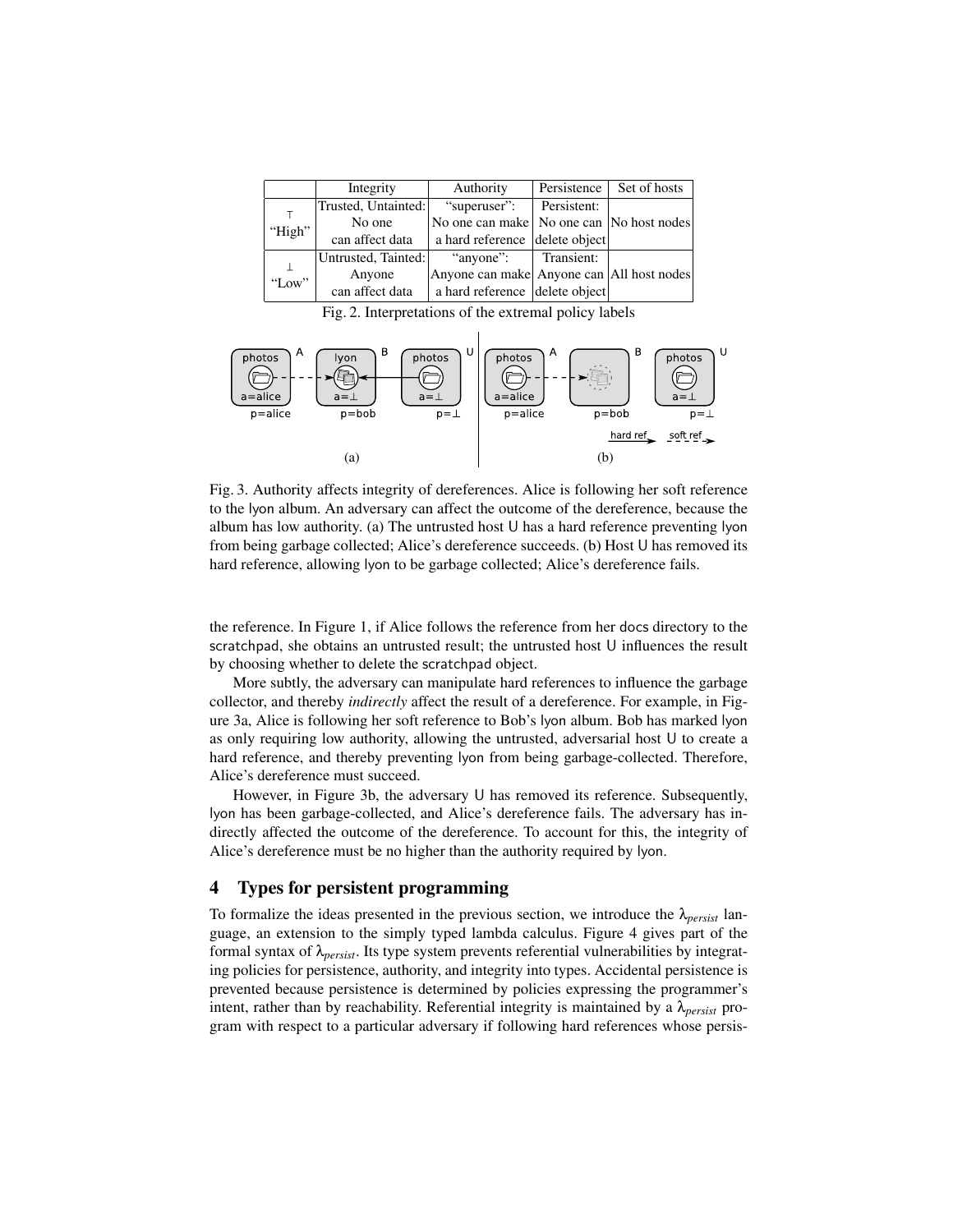<span id="page-7-0"></span>

| Variables $x, y \in \mathsf{Var}$                                                                                   |  | Policy levels                                                                                                               | $w, a, p, \ell \in \mathcal{L}$ |  |  |  |
|---------------------------------------------------------------------------------------------------------------------|--|-----------------------------------------------------------------------------------------------------------------------------|---------------------------------|--|--|--|
| Memory locations $m \in M$ em                                                                                       |  | PC labels                                                                                                                   | $pc ::= w$                      |  |  |  |
| Labeled record types $S ::= {\overline{x_i : \tau_i}_{s}}$                                                          |  | Storage labels                                                                                                              | $s ::= (a, p)$                  |  |  |  |
| Labeled ref types $R ::= {\overrightarrow{x_i : \tau_i}_{r}}_r  $ Reference labels                                  |  |                                                                                                                             | $r ::= (a^+, a^-, p)$           |  |  |  |
|                                                                                                                     |  | Base types $b ::= \text{bool}   \tau_1 \stackrel{pc}{\longrightarrow} \tau_2   R   \text{soft } R$ Types $\tau ::= b_w   1$ |                                 |  |  |  |
| Values $v, u ::= x \mid true \mid false \mid * \mid m^S \mid soft \mid \lambda(x : \tau) [pc]. e \mid \mid \bot_p)$ |  |                                                                                                                             |                                 |  |  |  |
| Terms $e ::= v   v_1 v_2  $ if $v_1$ then $e_2$ else $e_3   \{\overline{x_i} = \overline{v_i}\}^S   v.x$            |  |                                                                                                                             |                                 |  |  |  |
| $ v_1.x := v_2 $ soft $e  e_1  e_2 $ exists v as $x : e_1$ else $e_2 $ let $x = e_1$ in $e_2$                       |  |                                                                                                                             |                                 |  |  |  |

Fig. 4. Syntax of  $\lambda_{persist}^0$ . Parenthesized productions only appear at run time.

tence and integrity are above the level of the adversary never leads to an object that has been destroyed by the adversary or garbage-collected. Storage attacks are prevented if the adversary is unable to change the set of high-authority objects that are reachable through hard references.

## 4.1 Labels

We assume a bounded lattice  $(L, \leq, \perp, \perp)$  of *policy levels*, from which integrity  $(w)$ , authority (*a*), and persistence policies (*p*) are drawn.

Objects and reference values are annotated with *storage labels* consisting of a creation authority policy and a persistence policy. All non-unit types  $\tau$  consist of a base type *b* along with an integrity policy annotation *w*; fields and variables thereby acquire integrity policies, because they are part of their types. Objects do not have their own integrity labels because all of their state is in their fields, which do have labels.

The program-counter label *pc* [\[9\]](#page-19-15) is an integrity level indicating the degree to which the program's control flow has been tainted by untrusted data. This label restricts the side effects of code.

## 4.2 Example

Suppose we want to create a hierarchical, distributed directory structure, such as in Figure [1.](#page-2-0) Each directory maps names to either strings, representing ordinary files, or to other directories, and contains a reference to its parent directory (elided in the figure). To faithfully model ordinary filesystems, directories higher in the hierarchy should be more persistent: if they are destroyed, so is everything below.

A fully general directory structure would require augmenting λ*persist* with recursive and dependent types; for simplicity, these features have been omitted from  $\lambda_{persist}$  because they do not appear to add interesting issues. However, we can capture the security of a general directory structure by using λ*persist* records to build a fixed-depth directory structure with a fixed set of entry names for each directory.

# 4.3 Modeling objects and references

The security policies of λ*persist* are about objects and references to them. Therefore, λ*persist* extends the lambda calculus with records that represent the content of objects. The record  $\{\overrightarrow{x_i} = \overrightarrow{v_i}\}$  comprises a set of fields  $\overrightarrow{x_i}$  with corresponding values  $\overrightarrow{v_i}$ . Records are not values in the language; instead, they are accessed via references *m S* , where *m* is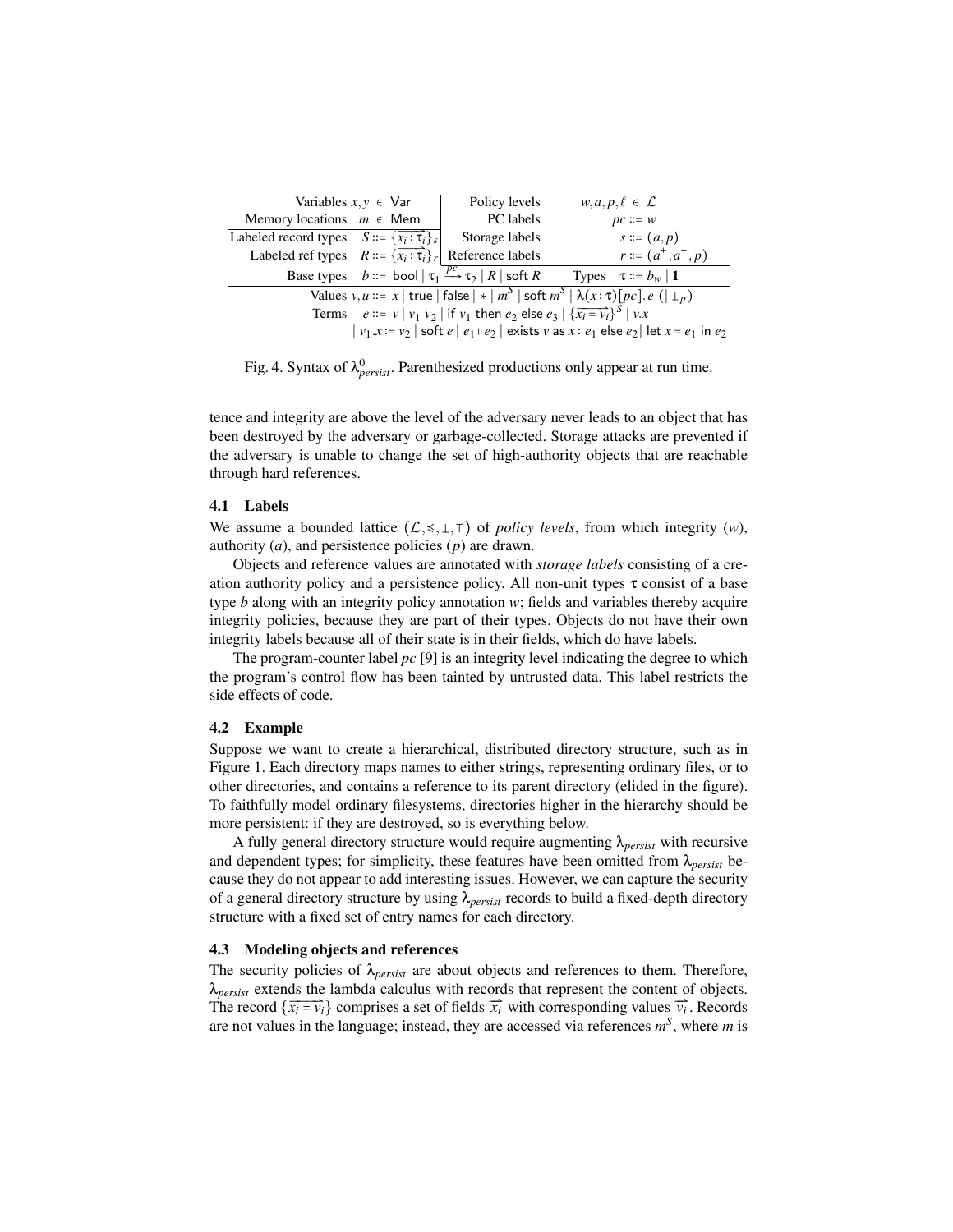the identity of the object and  $S = {\overline{x_i : \tau_i}}_s$  gives its base record type. The *storage label s* is a pair (*a*, *p*). The *authority label a* is an upper bound on the authority required to create a new reference to the referent object.

References to objects have labeled reference types  $\{\overrightarrow{x_i : \tau_i}\}_r$ . A reference label *r* is a triple  $(a^+, a^-, p)$  that gives upper and lower bounds on the authority required by the referent, and a lower bound on the persistence of the referent. The *upper authority label a*<sup>+</sup> restricts reference copying to prevent storage attacks. The *lower authority label a*<sup>−</sup> prevents the adversary from exploiting garbage collection to damage integrity (Section [3.5\)](#page-5-1), by tainting the integrity of dereferencing soft references.

### 4.4 Modeling distributed systems

The goal of the  $\lambda_{persist}$  language is to model a distributed system in which code is running at different host nodes. A single program written in λ*persist* is intended to represent such a system. The key to modeling distributed, federated computation faithfully is that different parts of the program can be annotated with different integrity labels, representing the trust that has been placed in that part of the code. To model a set of computations (subprograms  $\vec{e_i}$ ) executing at different nodes, the individual computations are composed in parallel  $(e_1 \cdots e_n)$  into a single  $\lambda_{persist}$  program.

From the viewpoint of a given principal in the system, code with a low integrity label, relative to that principal, can be replaced by any code at all. For the purposes of evaluating the security of the system, this code is in effect erased and replaced by the adversary. Therefore the single-program representation faithfully models a distributed system containing an adversary.

# <span id="page-8-0"></span>5 Accidental persistence and storage attacks

We present  $\lambda_{persist}$  in two phases. In this section, we present  $\lambda_{persist}^0$ , a simplified subset of λ*persist* that prevents accidental persistence and storage attacks.

# **5.1** Syntax of  $\lambda_{persistent}^{0}$

Figure [4](#page-7-0) gives the syntax of  $\lambda_{persist}^0$ . The names *x* and *y* range over variable names Var; *m* ranges over a space of memory addresses Mem;  $w$ ,  $a$ ,  $p$ , and  $\ell$  range over the lattice  $\mathcal L$  of policy levels; and *s* and *r* range over the space of storage labels  $\mathcal L^2$  and reference labels  $\mathcal{L}^3$ , respectively.

Types in  $\lambda_{persist}^0$  consist of base types with an integrity label  $(b_w)$ , and the unit type 1. Base types include booleans, functions, and two kinds of references to mutable records: hard  $(R)$  and soft (soft  $R$ ). The metavariable  $R$  denotes a labeled reference type.

The type  $\tau_1 \stackrel{pc}{\longrightarrow} \tau_2$  is a function type with a *pc* annotation that is a lower bound on the *pc* label of the caller. It gives an upper bound on the authority level of references the function creates and on the authority level of references held in the closure environment.

Values include variables *x*, booleans true and false, the unit value ∗, record-typed memory locations (references)  $m^S$ , soft references soft  $m^S$ , and functions  $\lambda(x:\tau)[pc]$ .*e*. The *pc* component of a function  $\lambda(x:\tau)[pc]$ . *e* has the same meaning as that in function types. At run time, *p*-persistence failures  $\perp_p$  can also appear as values.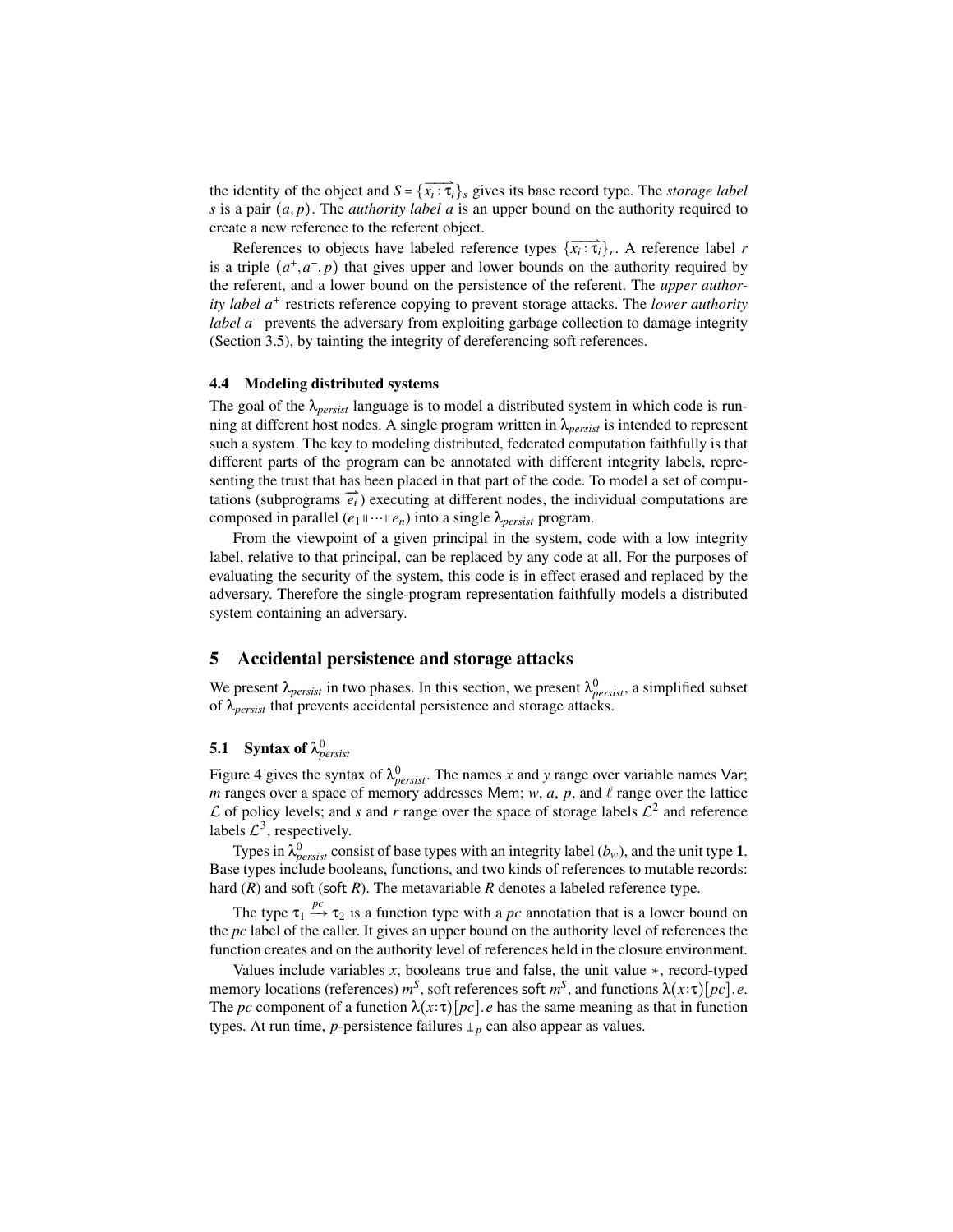Most terms are standard. The unusual features are record constructors  $\{\overrightarrow{x_i} = v_i\}^S$ , soft references soft *e*, parallel composition  $e_1 \parallel e_2$ , and soft-reference tests exists *v* as *x* ∶ *e*<sup>1</sup> else *e*2.

### 5.2 Example

Returning to the directory example in Figure [1,](#page-2-0) Bob can add to the itinerary with the code below. It starts at the root of the directory structure, traverses down to the itinerary, and invokes an add method to add a museum.

```
let home = root.bob
in exists home as bob:
     let docs = bob.docs
     in docs.itinerary.add "Rodin Museum"
   else: ...
```
The garbage collector may have snapped the soft reference home to Bob's home directory, so exists is used to determine whether the reference is still valid. If so, the body of the exists is evaluated with bob bound to a hard reference to the home directory.[2](#page-9-0) (This reference can be created because the *pc* label at this point has sufficient creation authority.) The second select expression, bob.docs, dereferences the hard reference.

# **5.3** Operational semantics of  $\lambda_{persist}^0$

Figure [5](#page-10-0) gives the small-step operational semantics of  $\lambda_{\text{persistent}}^0$ , omitting standard rules. The notation  $e\{v/x\}$  denotes capture-avoiding substitution of value *v* for variable *x* in expression  $e$ . A failed or garbage-collected memory location contains value  $\perp$ . Most of the operational semantics rules are straightforward, but a few deserve more explanation.

Let *M* represent a memory: a finite partial map from typed memory locations  $m<sup>S</sup>$  to closed record values. Let  $\langle e, M \rangle$  be a system configuration. A small evaluation step is a transition from  $\langle e, M \rangle$  to another configuration  $\langle e', M' \rangle$ , written  $\langle e, M \rangle \rightarrow \langle e', M' \rangle$ .

Let  $\text{locs}(e)$  represent the set of locations appearing explicitly in *e*. A memory *M* is well-formed only if every address  $m$  appears at most once in  $dom(M)$ , and for any location  $m^S$  in dom $(M)$ ,  $\text{locs}(M(m^S)) \subseteq \text{dom}(M)$ . A configuration  $\langle e, M \rangle$  is well-formed only if *M* is well-formed,  $\text{locs}(e) \subseteq \text{dom}(M)$ , and *e* has no free variables.

Though the operational semantics refer to complete record types, only their persistence labels are needed at run time. These labels are only used to determine the level of persistence failure that occurs when dereferencing a dangling reference (rules D[ANGLE](#page-10-0)-SELECT and D[ANGLE](#page-10-0)-ASSIGN), so run-time overhead should be small.

The record constructor  $\{\overline{x_i} = \overrightarrow{v_i}\}^S$  (rule C[REATE](#page-10-0)) creates a new memory location  $m^S$ to hold the record. The component *S* specifies the base type and storage label of the record. The storage label governs at what nodes the object can be created. The function newloc(*M*) deterministically generates a fresh memory location.

The field-selection expression *v*.*x* (rules S[ELECT](#page-10-0) and D[ANGLE](#page-10-0)-SELECT) evaluates *v* to a memory location  $m^S$ . If the location has not failed, the result of the selection is

<span id="page-9-0"></span><sup>&</sup>lt;sup>2</sup> To avoid a race with the garbage collector, an implementation of exists should first optimistically create the hard reference, then check its validity before exposing it to the program.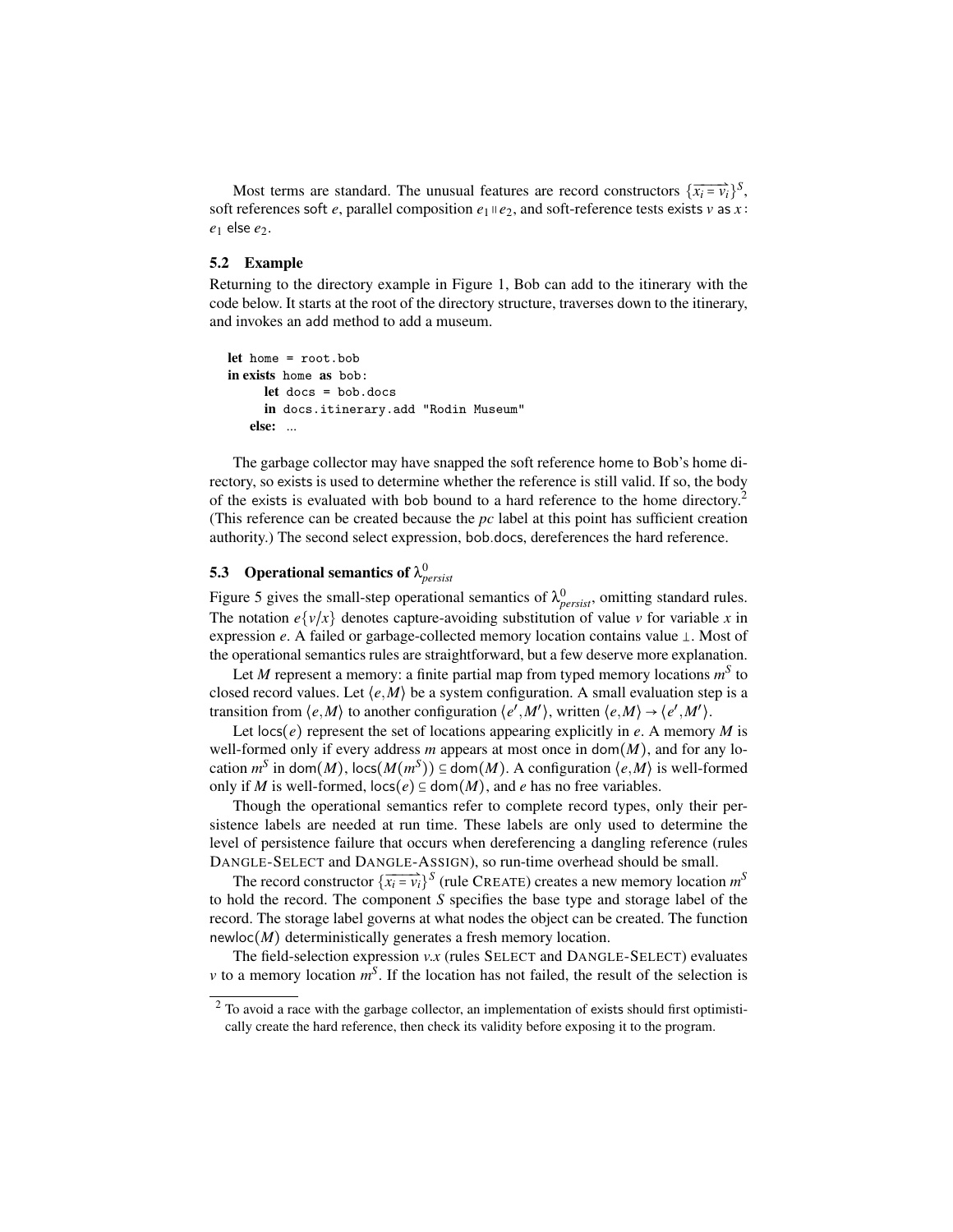<span id="page-10-0"></span>

Fig. 5. Small-step operational semantics for nonadversarial execution of  $\lambda_{persist}^0$ . Rules that are standard have been elided.

<span id="page-10-4"></span><span id="page-10-3"></span><span id="page-10-2"></span><span id="page-10-1"></span>
$$
[S1] \frac{n > m}{\leftarrow \{x_1 : \tau_1, \dots, x_n : \tau_n\}_r \leq \{x_1 : \tau_1, \dots, x_m : \tau_m\}_r} [S2] \frac{\leftarrow R_1 \leq R_2}{\leftarrow \text{soft } R_1 \leq \text{soft } R_2}
$$
  
\n
$$
[S3] \frac{\leftarrow b_1 \leq b_2 \quad \leftarrow w_2 \leq w_1}{\leftarrow (b_1)_{w_1} \leq (b_2)_{w_2}} [S4] \frac{\leftarrow \tau_2 \leq \tau_1 \quad \leftarrow \tau_1' \leq \tau_2'}{\leftarrow \tau_1} \frac{\rho c_1}{\leftarrow \tau_1} \leq \tau_2 \frac{\rho c_2}{\leftarrow \tau_2'} \tau_2'} \right]}{[S5] \frac{\leftarrow a_1^+ \leq a_2^+ \quad \leftarrow a_2^- \leq a_1^- \quad \leftarrow p_2 \leq p_1}{\leftarrow \{\overline{x_i} : \tau_i\}_{(a_1^+, a_1^-, p_1)} \leq \{\overline{x_i} : \tau_i\}_{(a_2^+, a_2^-, p_2)}\}}
$$
  
\nFig. 6. Subtyping rules for  $\lambda_{persist}^0$ 

<span id="page-10-5"></span>the value of the field *x* of the record at that location. Otherwise, a *p*-persistence failure occurs, where *p* is the persistence level of  $m^S$ , written *p* = persist( $m^S$ ).

The field-assignment expression  $v_1 \cdot x := v_2$  evaluates  $v_1$  to a memory location  $m^S$ (rules A[SSIGN](#page-10-0) and D[ANGLE](#page-10-0)-ASSIGN) If the location has not failed,  $v_2$  is assigned into the field *x* of the record at that location; otherwise, a *p*-persistence failure occurs (where  $p = \text{persist}(m^S)$ ). The notation  $M[m^S.x_c \mapsto v]$  denotes the memory resulting from updating with value *v* the field  $x_c$  of the record at location  $m^S$ .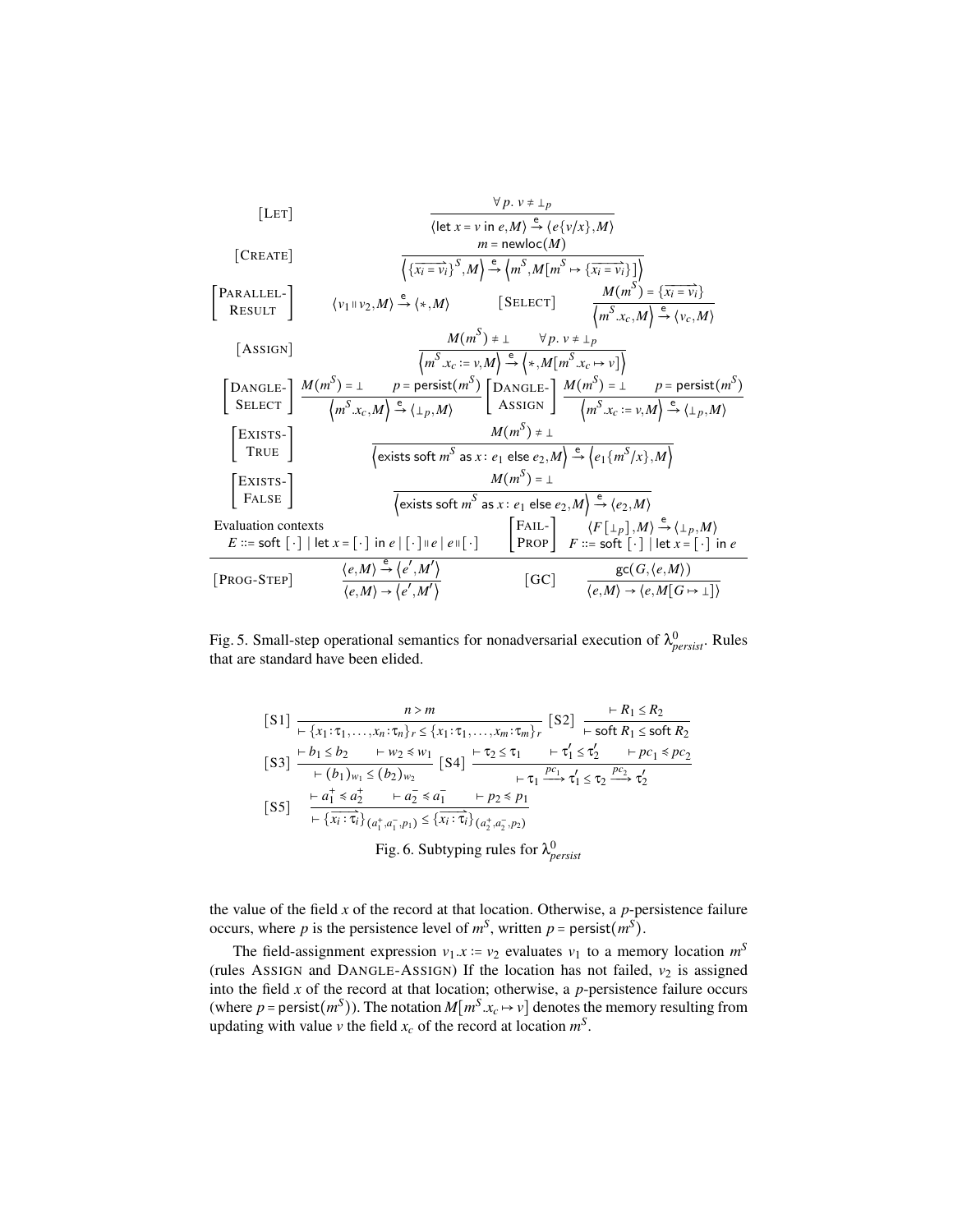Persistence failures propagate outward dynamically (FAIL-P[ROP](#page-10-0)) until the whole program fails. The production *F* gives the contexts from which persistence failures propagate. The full λ*persist* language, defined in Section [6,](#page-13-0) can handle these failures.

The soft-reference expression soft *e* evaluates *e* to a hard reference and turns it into a soft reference. The soft-reference test (exists  $v$  as  $x : e_1$  else  $e_2$ ) promotes the soft reference  $\nu$  (if valid) to a hard reference bound to *x* and evaluates  $e_1$ . If the reference is invalid,  $e_2$  is evaluated instead.

In rule [GC,](#page-10-0) the notation  $gc(G, \langle e, M \rangle)$  means that *G* is a set of locations that is *collectible*. *G* is considered collectible if it has no GC roots (i.e., hard references in *e*), and no location outside *G* has a hard reference into *G*.

# **5.4** Subtyping in  $\lambda_{persistent}^{0}$

The subtyping judgment  $\vdash \tau_1 \leq \tau_2$  states that any value of type  $\tau_1$  can be treated as a value of type  $\tau_2$ . Subtyping in  $\lambda_{persist}^0$  is the least reflexive and transitive relation consistent with the rules given in Figure [6.](#page-10-1)

Subtyping on soft references is covariant (rule [S2\)](#page-10-2). While hard references may be soundly used as soft references, this is omitted for simplicity. Rule [S3](#page-10-3) gives contravariant subtyping on integrity labels. Rule [S4](#page-10-4) gives standard subtyping on functions; the additional *pc* component is covariant. Rule [S5](#page-10-5) gives subtyping for labeled reference types. It ensures the bounds specified by the reference label of the subtype are at least as precise as those of the supertype.

# **5.5** Static semantics of  $\lambda_{persist}^0$

Typing rules for  $\lambda_{persistent}^{0}$  are given in Figure [7.](#page-12-0) The notation  $\text{auth}^+(r)$  and  $\text{auth}^-(r)$  give the upper  $(a^+)$  and lower  $(a^-)$  authority component of a reference label *r*, respectively. The notation auth<sup>+</sup>( $\tau$ ), defined below, gives the authority level needed to create a hard reference to a value of type τ. The integrity of τ is written integ(τ), and  $\tau \cap \ell$  denotes the type obtained by tainting (meeting) the integrity of  $\tau$  with  $\ell$ .

$$
auth^+(bool) = \text{auth}^+(1) = \text{auth}^+(\text{soft } R) = \bot
$$
\n
$$
\text{auth}^+(\tau_1 \xrightarrow{pc} \tau_2) = pc \qquad \text{auth}^+(\{\overline{x}_i : \tau_i\}_s) = \text{auth}^+(s)
$$

The typing context includes a *type assignment* Γ and the program-counter label *pc*. We write  $x: \tau \in \Gamma$  and  $\Gamma(x) = \tau$  interchangeably. The typing assertion  $\Gamma; pc \vdash e : \tau$  means that the expression *e* has type τ under type assignment Γ with program-counter label *pc*.

Most of the typing rules are standard rules, extended to ensure that the *pc* is sufficiently high to obtain any hard references that may result from evaluating subexpressions (e.g., premise ⊢ auth<sup>+</sup>( $\tau$ )  $\leq$  *pc* in Rule [T-I](#page-12-0)F), and that the *pc* is suitably tainted.

Rule [T-R](#page-12-0)EC checks the creation of records. The *pc* must be high enough to create any hard references that appear in the fields, and to write to the fields themselves.

When using a hard reference  $v_1$ , the  $pc$  must have sufficient authority to possess  $v_1$  (premise ⊢ auth<sup>+</sup> $(r)$  ≤ *pc* in rules [T-S](#page-12-0)EL and [T-A](#page-12-0)SGN). When assigning through  $v_1$ , hard references contained in the assigned value  $v_2$  also require authority. Since the integrity and persistence of  $v_1$  can affect whether the assignment succeeds, we taint the *pc* with these labels before comparing with the authority requirement of  $v_2$ .

Rule T-E[XISTS](#page-12-0) checks soft-reference validity tests. It ensures that the *pc* has the authority to promote the reference from soft to hard (premise ⊢ auth<sup>+</sup> $(r)$  ≤ *pc*).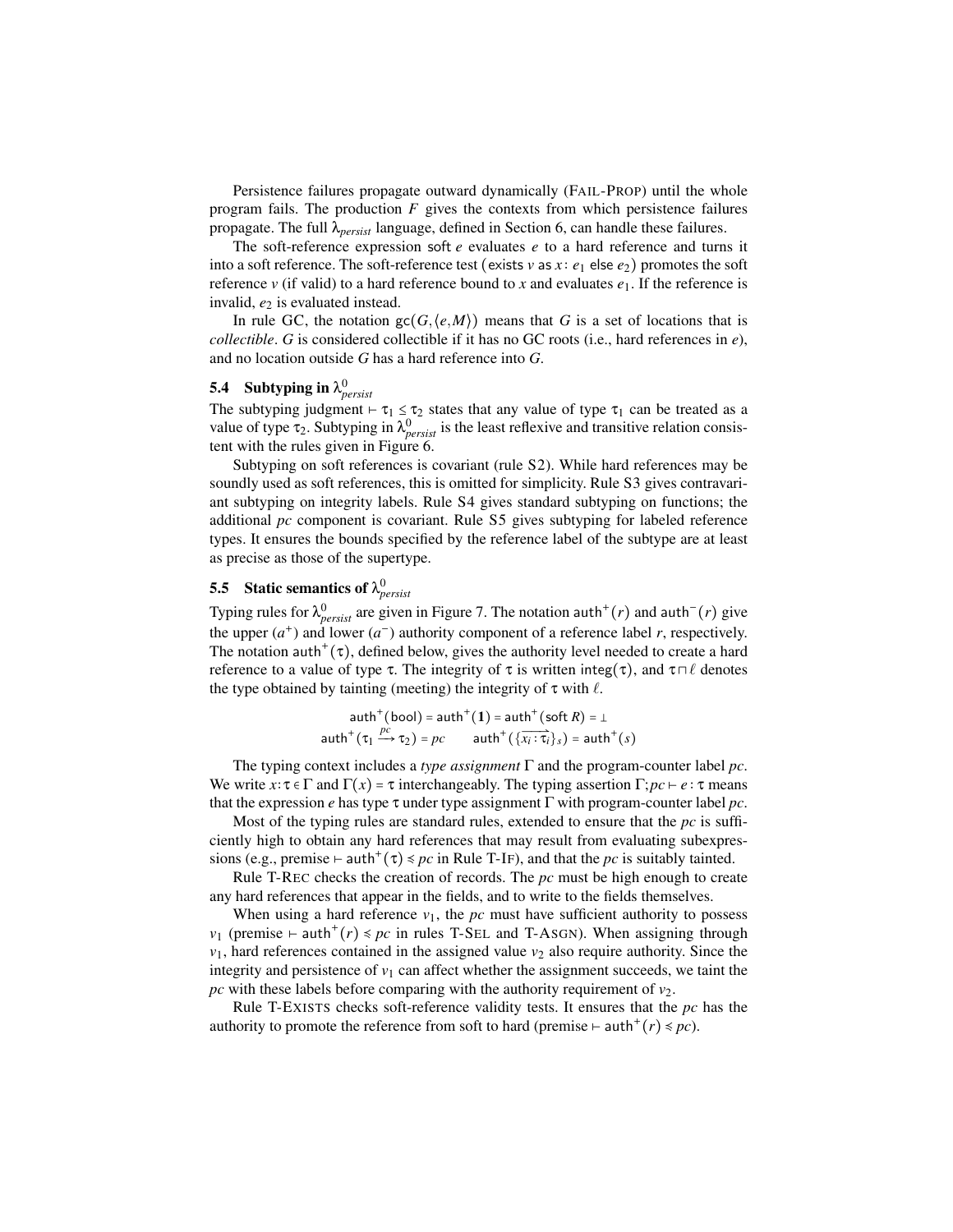<span id="page-12-0"></span>
$$
[T-Bool]
$$
\n
$$
[T-VAR]
$$
\n
$$
[T-VAR]
$$
\n
$$
[T-VAR]
$$
\n
$$
[T-VAR]
$$
\n
$$
[T-10C]
$$
\n
$$
[T-10C]
$$
\n
$$
[T-10C]
$$
\n
$$
[T-10C]
$$
\n
$$
[T-10C]
$$
\n
$$
[T-10C]
$$
\n
$$
[T-10C]
$$
\n
$$
[T-10C]
$$
\n
$$
[T-10C]
$$
\n
$$
[T-10C]
$$
\n
$$
[T-10C]
$$
\n
$$
[T-10C]
$$
\n
$$
[T-10C]
$$
\n
$$
[T-10C]
$$
\n
$$
[T-10C]
$$
\n
$$
[T-10C]
$$
\n
$$
[T-10C]
$$
\n
$$
[T-10C]
$$
\n
$$
[T-10C]
$$
\n
$$
[T-10C]
$$
\n
$$
[T-10C]
$$
\n
$$
[T-10C]
$$
\n
$$
[T-10C]
$$
\n
$$
[T-10C]
$$
\n
$$
[T-10C]
$$
\n
$$
[T-10C]
$$
\n
$$
[T-10C]
$$
\n
$$
[T-10C]
$$
\n
$$
[T-10C]
$$
\n
$$
[T-10C]
$$
\n
$$
[T-10C]
$$
\n
$$
[T-10C]
$$
\n
$$
[T-10C]
$$
\n
$$
[T-10C]
$$
\n
$$
[T-10C]
$$
\n
$$
[T-10C]
$$
\n
$$
[T-10C]
$$
\n
$$
[T-10C]
$$
\n
$$
[T-10C]
$$
\n
$$
[T-10C]
$$
\n
$$
[T-10C]
$$
\n
$$
[T-10C]
$$
\n
$$
[T-10C]
$$
\n
$$
[
$$

Fig. 7. Typing rules for λ 0 *persist*

The rules for determining the well-formedness of types are given in Figure [8.](#page-13-1) In rule [WT6,](#page-13-2) a reference type  $(\{\overline{x_i}:\tau_i\}_{(a^+,a^-,p)})_w$  is well-formed only if the upper authority label  $a^+$  is an upper bound on the authority levels of the field types  $\tau_i$ . This ensures that the upper authority label is an accurate summary of the authority required by the fields. We also require  $a^+$  be bounded from above by the integrity  $w$  of the reference, since low-integrity data should not influence the creation of high-authority references.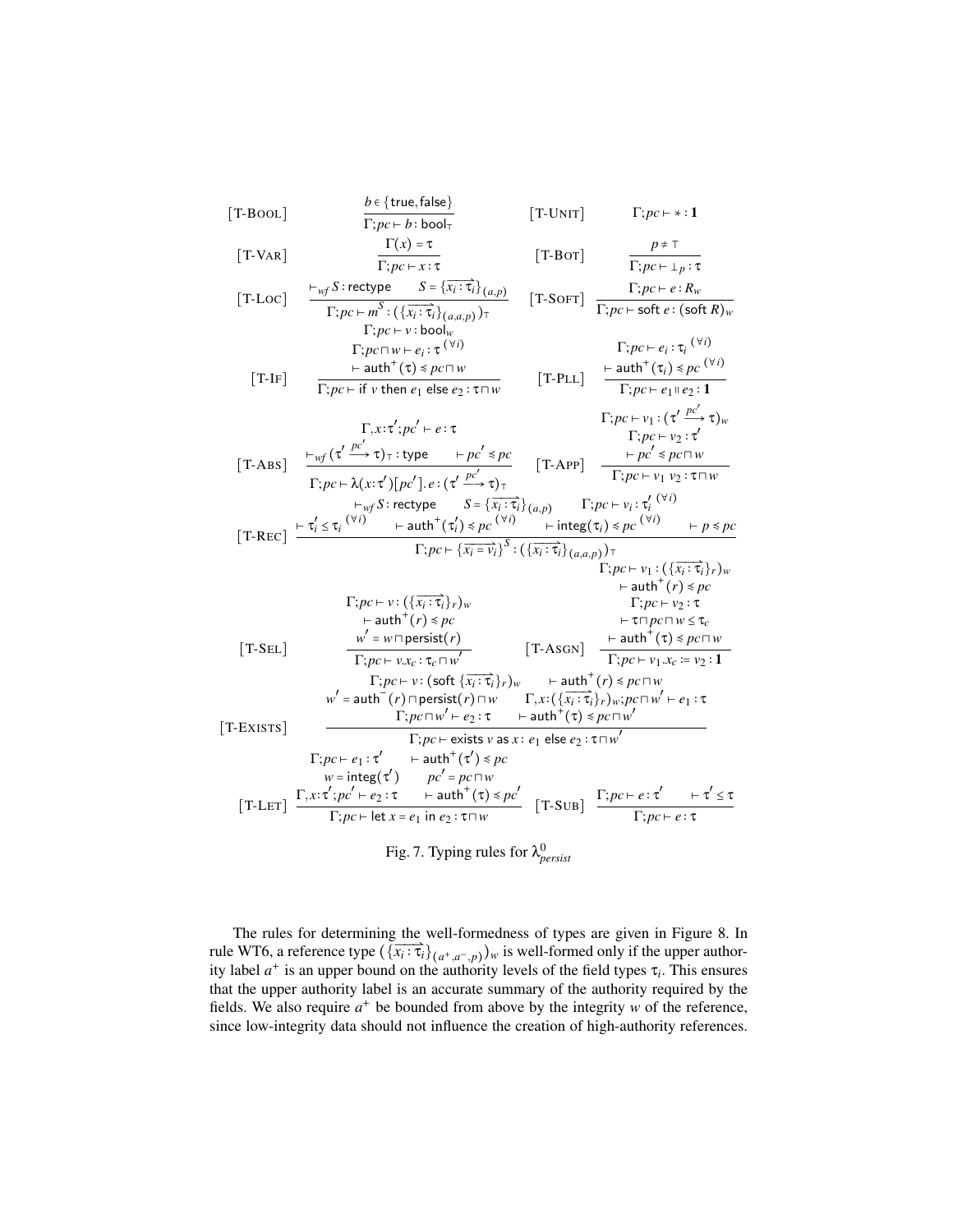<span id="page-13-1"></span>
$$
[WT1] \quad \vdash_{wf} \text{bool}_w : \text{type} \quad [WT2] \quad \begin{array}{rcl} & \vdash_{pC \preceq w} & \vdash_{wf} \tau_1 : \text{type} & \vdash_{wf} \tau_2 : \text{type} \\ & \vdash \text{auth}^+(\tau_1) \sqcup \text{auth}^+(\tau_2) \preceq pc \\ & \vdash_{wf} (\tau_1 \xrightarrow{pc} \tau_2)_w : \text{type} \\ & \vdash_{wf} 1 : \text{type} \quad [WT4] \xrightarrow{\vdash_{wf} (\{x_i : \tau_i\}} (a, a, p)) \tau : \text{type} \quad \vdash \text{integ}(\tau_i) \preceq p \\ & \vdash_{wf} \{x_i : \tau_i\}} (a, p) : \text{receive} \quad \vdash \text{output}(\tau_i) \preceq a^+ \\ & \vdash_{wf} \tau_i : \text{type} \quad \vdash \text{auth}^+(\tau_i) \preceq a^+ \\ & \vdash_{wf} \tau_i : \text{type} \quad \vdash a^+ \preceq w \sqcap p \quad \vdash a^- \preceq a^+ \\ & \vdash_{wf} (\{x_i : \tau_i\}} (a, a, p))_w : \text{type} \end{array}
$$

<span id="page-13-2"></span>Fig. 8. Well-formedness of types

To ensure hosts are able to create hard references to the objects they store, we also require auth<sup>+</sup> $(r)$  to be bounded from above by the persistence level p of the record.

# <span id="page-13-0"></span>6 Ensuring referential integrity

In a distributed system, references can span trust domains, so to be secure and reliable, program code must in general be ready to encounter a dangling reference, one perhaps created by the adversary. Therefore, we extend  $\lambda_{persist}^0$  with *persistence-failure handlers* to obtain the full λ*persist* language (see [\[16\]](#page-19-11) for its full syntax). The type system of λ*persist* forces the programmer to be aware of and to handle all potential failures.

We might consider an approach in which failures must be handled immediately upon encountering a broken reference. However, because low-persistence references may be used frequently, this would likely result in much duplication of failure-handling code.

Instead, λ*persist* factors out failure-handling code from ordinary code by treating failures as a kind of exception. The value of (try *e*<sup>1</sup> catch *p*∶ *e*2) is the value of evaluating  $e_1$ . If a dangling reference at persistence level  $p$  or higher is encountered, the failure handler  $e_2$  is evaluated instead. A try expression creates a context  $(e_1)$  in which the programmer can write simpler code under the assumption that certain persistence failures are impossible, yet without sacrificing the property that all failures are handled.

### 6.1 Persistence handler levels

To track the failures that the current context can handle, a *set* of persistence levels H is used.<sup>[3](#page-13-3)</sup> It provides lower bounds on the persistence levels of hard references that may

be directly dereferenced. Functions  $\lambda(x:\tau)[pc;\mathcal{H}]$ . *e* and function types  $\tau_1 \xrightarrow{pc,\mathcal{H}} \tau_2$  are extended with an  $H$  component, which is an upper bound on the  $H$  levels of the caller.

#### 6.2 Example

Returning to the directory example in Figure [1,](#page-2-0) Alice can add a place to the list of sightseeing ideas with the code below. This code starts at Alice's docs directory, traverses the reference to the scratchpad, and invokes an add method to add a museum.

let pad = docs.scratchpad in try pad.add "Rodin Museum" catch  $\perp$ : ...

<span id="page-13-3"></span><sup>&</sup>lt;sup>3</sup> Formally,  $H$  is drawn from the upper powerdomain [\[22\]](#page-19-16) of persistence levels.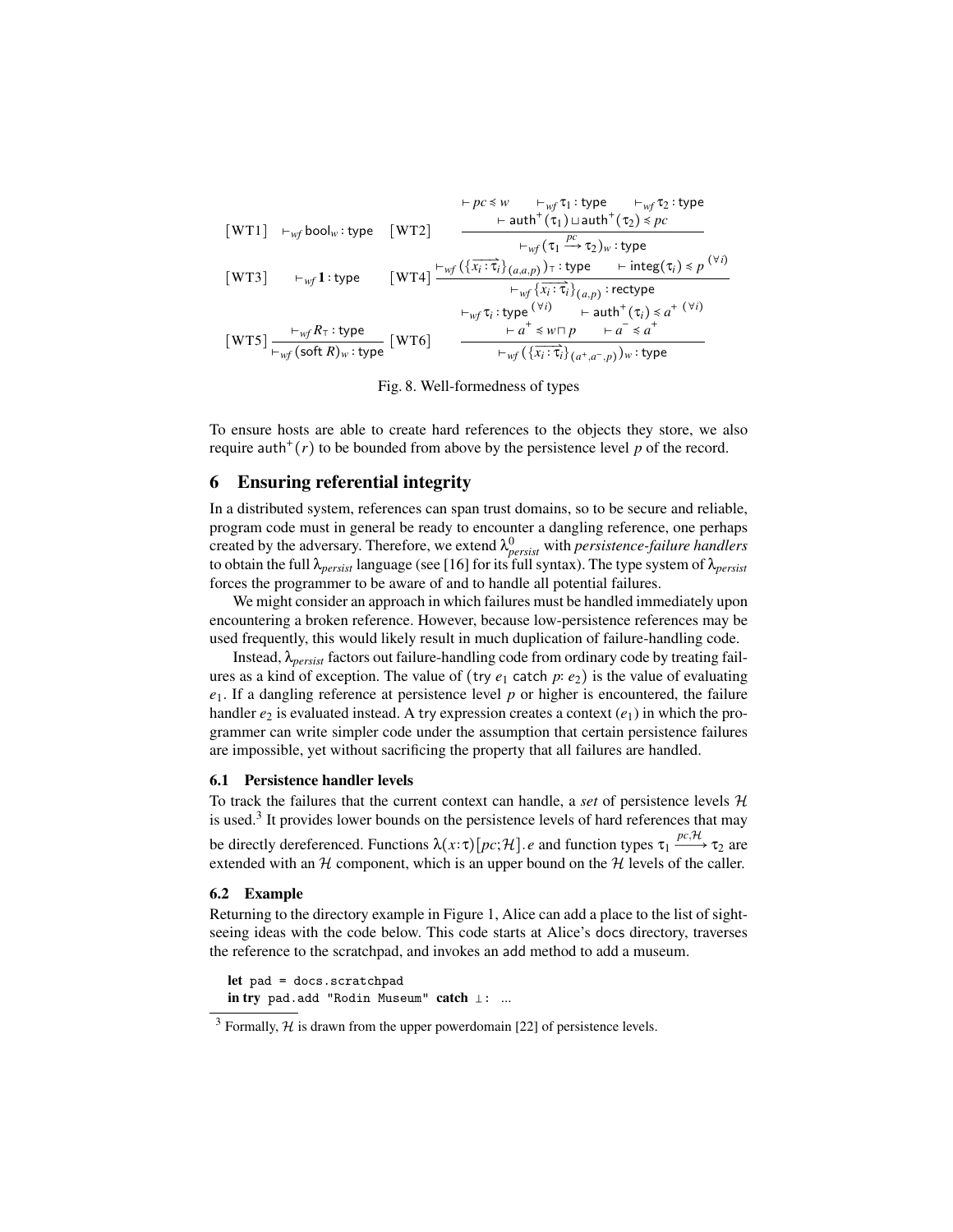<span id="page-14-0"></span>

Fig. 9. Additional small-step evaluation and typing rules for λ*persist*

The expression pad.add follows a hard reference to the scratchpad. Despite the hard reference, a try is needed because Alice does not trust host U to persist the scratchpad.

### 6.3 Static and dynamic semantics of λ*persist*

The small-step operational semantics of  $\lambda_{persist}$  extends that of  $\lambda_{persist}^0$  with the rules at the top of Figure [9.](#page-14-0) Failures propagate outward dynamically (TRY[-E](#page-14-0)SC) until either they are handled by a failure handler (TRY-C[ATCH](#page-14-0)), or the whole program fails. See [\[16\]](#page-19-11) for the full operational semantics for λ*persist*.

The subtyping rules are the same as for  $\lambda_{\text{persist}}^0$ , except that function subtyping is also contravariant on the  $H$  component. Full subtyping rules are also in [\[16\]](#page-19-11).

The typing rules for  $\lambda_{persist}$  extend those for  $\lambda_{persist}^0$ . They augment the typing context with a *handler environment* H, indicating the set of persistence failures the evaluation context can handle. Typing judgments additionally produce an effect  $X$ , which is a set indicating the persistence failures that can occur during evaluation.

The typing rules for  $\lambda_{persist}^0$  are converted straightforwardly to thread H and  $\lambda$ through typing judgments. Rules [T-S](#page-12-0)EL and [T-A](#page-12-0)SGN gain premises to ensure the context has a suitable handler in case dereferences fail. See [\[16\]](#page-19-11) for the converted rules.

The bottom of Figure [9](#page-14-0) gives three new typing rules. T-SOFT-S[ELECT](#page-14-0) and [T-S](#page-14-0)OFT-A[SSIGN](#page-14-0) check direct uses of soft references. They taint the integrity of the dereference with auth<sup>-</sup>(*r*) because the result of the dereference is affected by those able to pin the referent in memory by creating a hard reference (Section [3.5\)](#page-5-1). Rule [T-T](#page-14-0)RY checks try expressions. To reflect the installation of a *p*-persistence handler, *p* is added to the handler environment H when checking  $e_1$ . The value *w* in the typing rule is a conservative summary of the persistence errors that can occur while evaluating  $e_1$  and are not handled by the *p*-persistence handler. Because evaluation of  $e_2$  depends on the result of  $e_1$ ,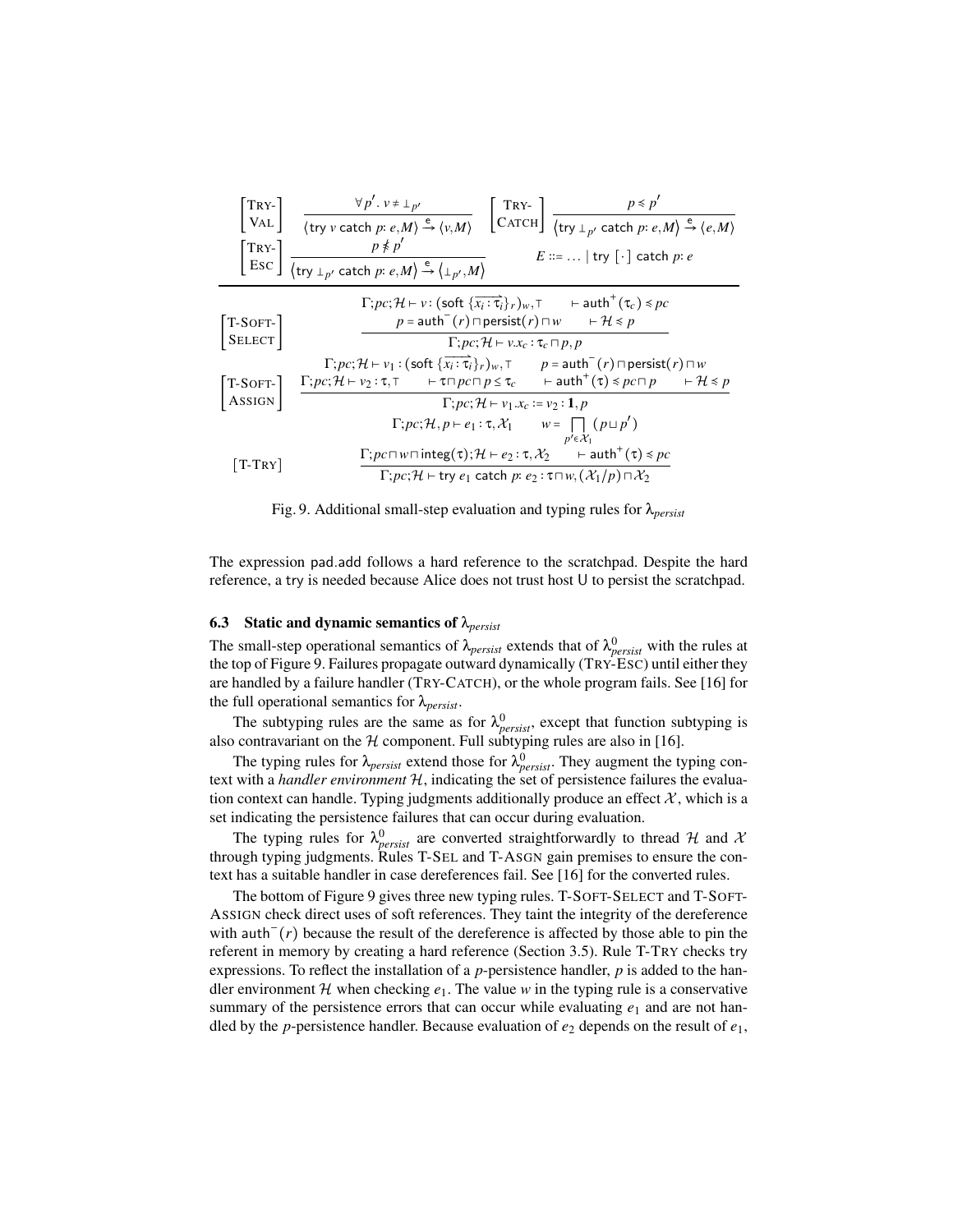<span id="page-15-1"></span>
$$
m = \text{newloc}(M) \qquad \varnothing; \top; \top \vdash \{\overline{x_i} = [\overline{v_i}]\}^S : R_{\top}, \top
$$
\n
$$
\left[\alpha \text{-CREATE}\right] \qquad \qquad \frac{\vdash^{\alpha}_{[\text{wf}]} M[m^S \rightarrow \{\overline{x_i} = [\overline{v_i}]\}] \qquad \alpha \neq \text{persist}(S)}{\langle e, M \rangle \leadsto \alpha \{e, M[m^S \rightarrow \{\overline{x_i} = [\overline{v_i}]\}] \}}\right)
$$
\n
$$
m^S \in \text{dom}(M) \qquad M(m^S) \neq \bot
$$
\n
$$
S = \{\overline{x_i : \tau_i}\}_S \qquad \varnothing; \top; \top \vdash [\overline{v}] : \tau_c, \top \qquad m^S \in \text{dom}(M)
$$
\n
$$
\left[\alpha \text{-ASSIGN}\right] \qquad \frac{\vdash^{\alpha}_{[\text{wf}]} M[m^S \dots \downarrow \vdash [\overline{v}]]}{\langle e, M \rangle \leadsto \alpha \{e, M[m^S \dots \downarrow \vdash [\overline{v}]] \}} \qquad [\alpha \text{-FORGET}] \qquad \frac{\alpha \neq \text{persist}(S)}{\langle e, M \rangle \leadsto \alpha \{e, M[m^S \rightarrow \bot] \}}
$$

Fig. 10. Effects caused by the  $\alpha$ -adversary

the *pc* label for evaluating  $e_2$  is tainted by *w*. In this rule, the notation  $\mathcal{X}/p$  denotes the subset of persistence errors  $X$  not handled by  $p$ .

# <span id="page-15-0"></span>7 The power of the adversary

Possible actions of the adversary are modeled by extending the operational semantics of Figure [5](#page-10-0) with more transitions. To support reasoning about what an adversary may have affected in a partially evaluated program, λ*persist* is also augmented to include bracketed expressions, resulting in the language  $[\lambda_{persist}]$ . The term  $[e]$  represents an expression *e* that may have been influenced by the adversary, and [*v*] is an influenced value. The operational semantics is extended by adding rules that propagate these brackets in the obvious manner. (Doubly bracketed values are considered expressions, not values.)

The rule for typing bracketed expressions is as follows:

$$
\begin{bmatrix} \text{T-BRACKET} \end{bmatrix} \quad \frac{\Gamma; pc \sqcap \ell; \mathcal{H} \vdash e: \tau, \mathcal{X} \qquad \alpha \nless \ell \qquad \vdash \text{auth}^+(\tau) \leq pc \sqcap \ell}{\Gamma; pc; \mathcal{H} \vdash [e]: \tau \sqcap \ell, \mathcal{X}}
$$

The adversary is powerful, as shown by the transitions defined in Figure [10.](#page-15-1) Adversaries may create new records (rule α-C[REATE](#page-15-1)), modify existing records (rule [α](#page-15-1)-A[SSIGN](#page-15-1)), or remove records from memory altogether (rule α-F[ORGET](#page-15-1)), but their ability is bounded by an integrity label  $\alpha \in \mathcal{L}$ . Such an  $\alpha$ -*adversary* has all creation authority except  $\alpha$  and higher, can modify any record field except those with  $\alpha$  (or higher) integrity, and can delete any record except those with  $\alpha$  (or higher) persistence. A small evaluation step taken in the presence of an  $\alpha$ -adversary is written  $\langle e, M \rangle \rightarrow_{\alpha} \langle e', M' \rangle$ .

It is important to know that any evaluation of a program in the original language can be simulated in the augmented language, which amounts to showing that the rules cover all the ways that brackets can appear. This is proved straightforwardly by induction on the evaluation rules.

The adversary's transitions embody a simplifying assumption that the adversary can only create well-typed values. While it is reasonable to allow the adversary to create illtyped values, an implementation with run-time type checking can catch ill-typed values when they cross between hosts and replace them with well-typed default values.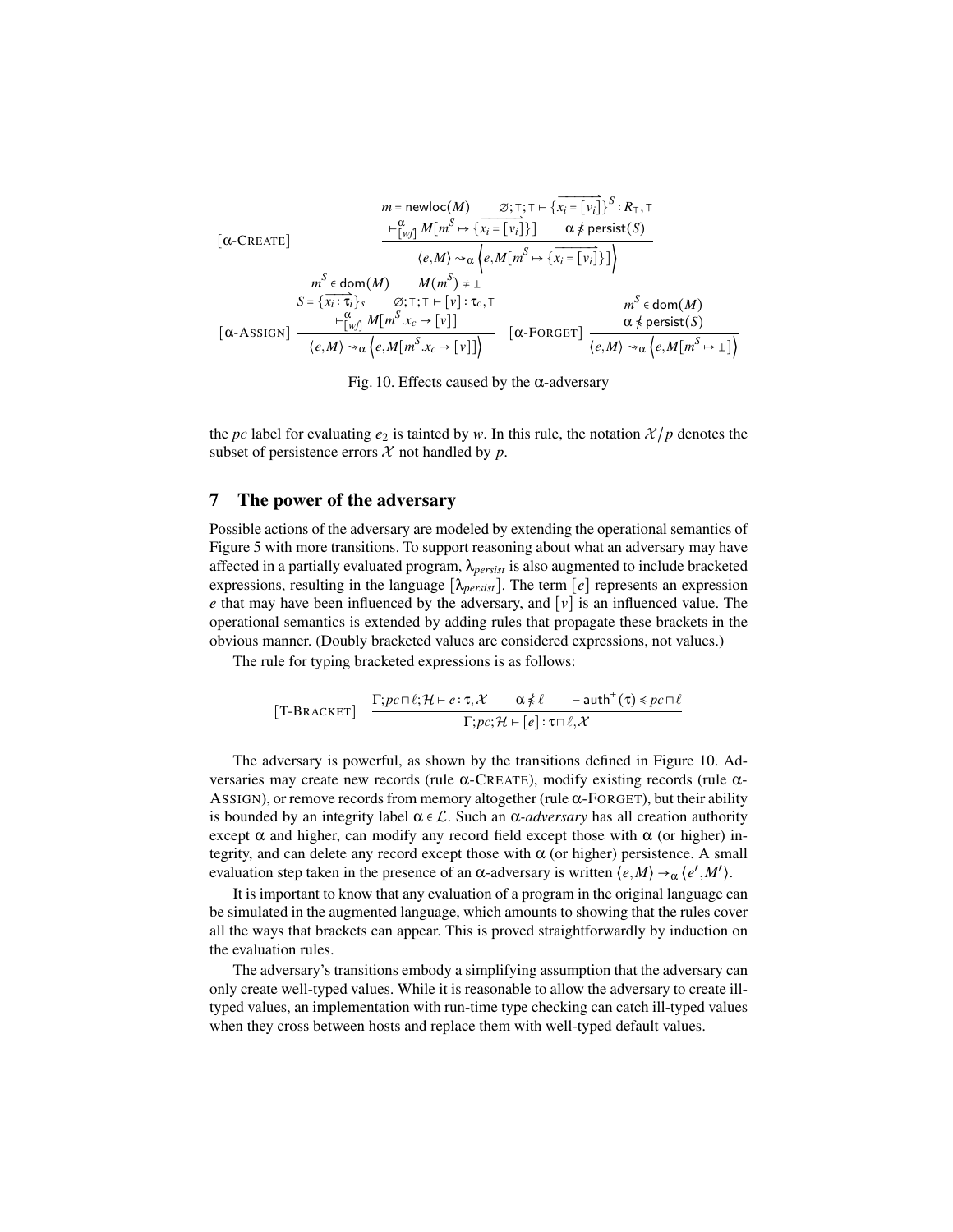# <span id="page-16-0"></span>8 Results

The goal of  $\lambda_{persist}$  is to prevent accidental persistence and to ensure that the adversary cannot damage referential integrity or cause storage attacks. Accidental persistence is prevented by the use of persistence policies. We now show how to formalize the other security properties and sketch the proof that they are enforced.

#### 8.1 Soundness and well-formedness

We have proved [\[16\]](#page-19-11) the [λ*persist*] type system sound with the usual method, via preservation and progress. A well-formed  $\lambda_{persist}$  memory *M*, written  $\vdash_{wf} M$ , maps typed locations to record values with the same type. In a  $\lambda_{persist}$  configuration that is well-formed with respect to an α-adversary (written  $\vdash^{\alpha}_{wf} \langle e, M \rangle$ ), no noncollectible high-persistence location is deleted. λ*persist* configurations are well-formed in a nonadversarial setting  $( ⊢<sub>wf</sub> ⟨*e*, *M*⟩)$  if they are well-formed with respect to the ⊥-adversary.

Corresponding well-formedness conditions are defined similarly for [λ*persist*] and is written with brackets around the *wf* subscript. Well-formed [λ*persist*] memories additionally require that values appearing in low-integrity record fields must be bracketed.

### 8.2 Security relation

The key to proving both referential integrity and immunity to storage attacks is to show that the adversary cannot meaningfully influence the high-integrity parts of the program and memory. To do this, we define a *security relation* and show that each configuration  $\langle e_1, M_1 \rangle$  reached via the language augmented by adversarial transitions must be related to some configuration  $\langle e_2, M_2 \rangle$  reachable by purely nonadversarial execution. This security property is possibilistic, which is problematic for confidentiality properties [\[21\]](#page-19-17) but is acceptable for integrity.

Because the two executions being compared operate on different heaps, with the adversary behaving differently in the two executions, the addresses chosen during record allocation may differ. However, the structure of the high-integrity part of the heap should still correspond. A *high-integrity homomorphism* φ is used to relate corresponding locations in the two heaps that are high-integrity or high-persistence. High-integrity homomorphisms are injective, preserve location types, and are isomorphisms on both high-integrity and high-persistence locations. This is defined formally in [\[16\]](#page-19-11).

An expression  $e_1$  is considered to be related to  $e_2$  via a high-integrity homomorphism φ, written  $e_1 \approx_{\alpha}^{\phi} e_2$ , if  $e_1$  is equal to  $e_2$  (modulo bracketed expressions) when the memory locations in *e*<sup>1</sup> are transformed via φ.

We also define a security relation on memories:  $M_1$  and  $M_2$  are related via  $\phi$ , written  $M_1 \approx_{\alpha}^{\phi} M_2$ , if two conditions hold for each location  $m^S \in \text{dom}(\phi)$ . If  $m^S$  is not deleted, then  $\phi(m^S)$  maps to a related record. Otherwise, if  $m^S$  is deleted, high-authority, and high-persistence, then so is  $\phi(m^S)$ . The formal definition is given in [\[16\]](#page-19-11). These two security relations induce a security relation on configurations:

$$
\langle e_1, M_1 \rangle \approx_{\alpha}^{\phi} \langle e_2, M_2 \rangle \stackrel{def.}{\iff} e_1 \approx_{\alpha}^{\phi} e_2 \wedge M_1 \approx_{\alpha}^{\phi} M_2.
$$

A [λ*persist*] program has limited adversary influence if related initial configurations produce related final configurations. We now see that the language [λ*persist*] enforces security, because all well-formed programs do have limited adversary influence.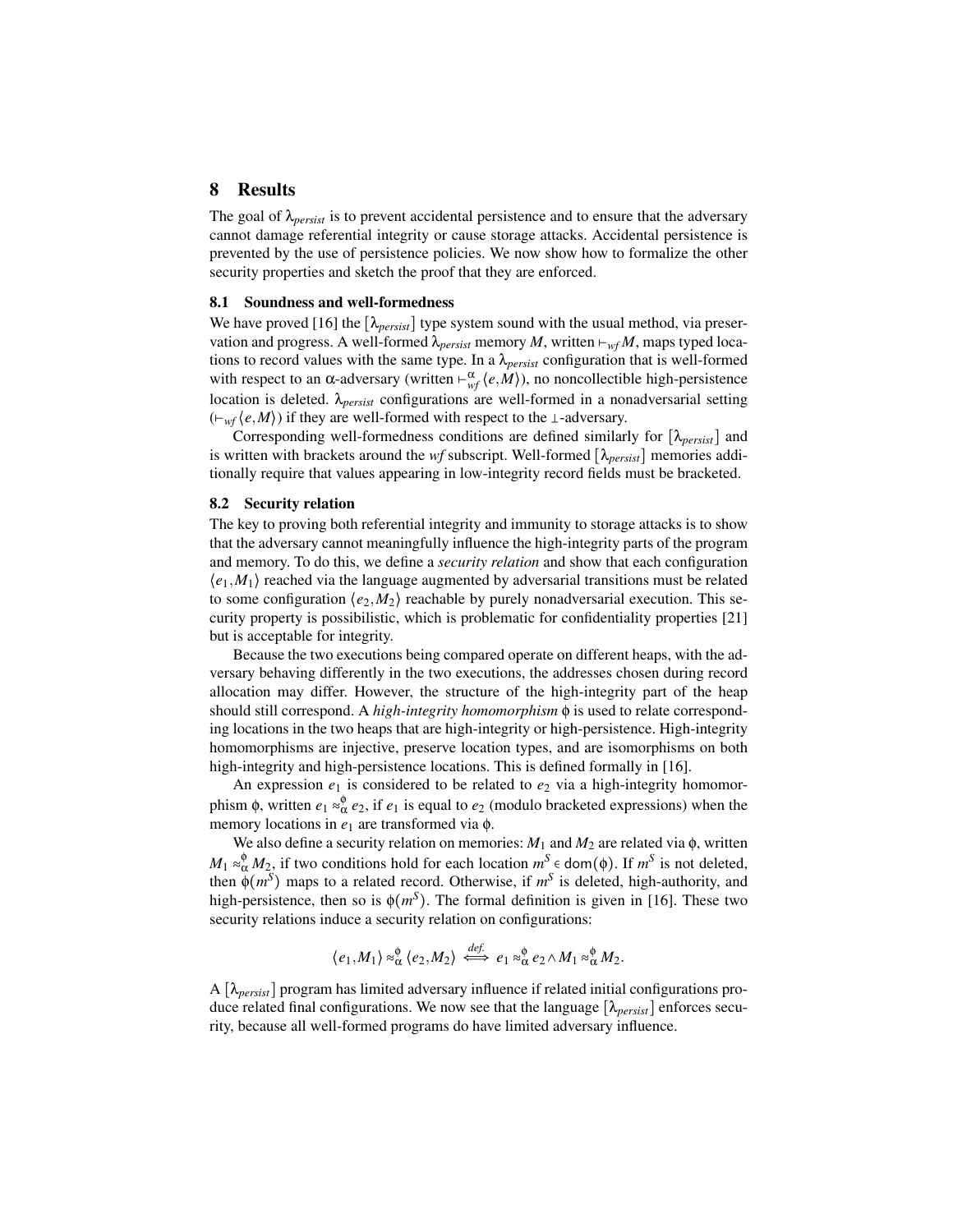#### 8.3 Referential integrity

Theorem [1](#page-17-1) formalizes the referential integrity result, showing that the adversary has limited influence on program execution: execution in the presence of an adversary is φ-related to a nonadversarial execution.

For the remainder of this paper, assume  $\langle e_1, M_1 \rangle$  is a well-formed configuration and  $\langle e_2, M_2 \rangle$  is a well-formed, nonadversarial, φ-related configuration, such that  $e_1$  and  $e_2$ have type  $\tau$  and  $M_2$  is well-formed:

$$
\vdash_{[wf]}^{\alpha} \langle e_1, M_1 \rangle \land \vdash_{[wf]} \langle e_2, M_2 \rangle \land \langle e_1, M_1 \rangle \approx_{\alpha}^{\phi} \langle e_2, M_2 \rangle
$$
  
 
$$
\land \varnothing; pc; \mathcal{H} \vdash e_1 : \tau, \mathcal{X} \land \varnothing; pc; \mathcal{H} \vdash e_2 : \tau, \mathcal{X} \land \vdash_{[wf]}^{\alpha} M_2
$$

<span id="page-17-1"></span>Theorem 1 (Referential integrity) *Suppose* ⟨*e*1,*M*1⟩ *takes some number of steps in the presence of an adversary to another configuration*  $\langle e'_1, M'_1 \rangle$ *. Then either*  $\langle e_2, M_2 \rangle$ *diverges, or it can take some number of steps in the absence of an adversary to another configuration*  $\langle e'_2, M'_2 \rangle$  *and there exists a high-integrity homomorphism*  $\phi'$  *from*  $M'_1$  *to M*<sup>'</sup><sub>2</sub> that extends  $\bar{\phi}$ , such that  $\langle e'_1, M'_1 \rangle$  is related to  $\langle e'_2, M'_2 \rangle$  via  $\phi'$ :

$$
\langle e_1, M_1 \rangle \rightarrow_{\alpha}^* \langle e_1', M_1' \rangle \land \neg \langle e_2, M_2 \rangle \uparrow
$$
  
\n
$$
\Rightarrow \exists e_2', M_2', \phi'. \langle e_2, M_2 \rangle \rightarrow^* \langle e_2', M_2' \rangle \land \langle e_1', M_1' \rangle \approx_{\alpha}^{\phi'} \langle e_2', M_2' \rangle \land \phi = \phi'|_{\text{dom}(\phi)}
$$

*Proof:* Induction on the derivation of  $\langle e_1, M_1 \rangle \rightarrow \alpha \langle e'_1, M'_1 \rangle$ .

### 8.4 Storage attacks

To formalize immunity to storage attacks, we first show that the adversary cannot cause more high-persistence locations to be allocated. Theorem [1](#page-17-1) captures this via the security relation, since all high-persistence locations are mapped by the homomorphism.

We now show that the adversary cannot cause more high-authority locations to become *noncollectible*; that is, reachable through hard references. Lemma [1](#page-17-2) says that this is also implied by Theorem [1.](#page-17-1) (We write  $nc(m^S, \langle e, M \rangle)$  to mean  $m^S$  is noncollectible in  $\langle e, M \rangle$ . The formal, inductive definition is in [\[16\]](#page-19-11).)

<span id="page-17-2"></span>**Lemma 1.** If  $m^S$  is a high-authority, noncollectible location in  $\langle e_1, M_1 \rangle$ , then  $\phi(m^S)$  is *also noncollectible in*  $\langle e_2, M_2 \rangle$ *.* 

$$
\vdash \alpha \leqslant \mathsf{auth}^+(S) \land \mathsf{nc}(m^S, \langle e_1, M_1 \rangle) \Rightarrow \mathsf{nc}(\phi(m^S), \langle e_2, M_2 \rangle)
$$

*Proof:* By induction on the derivation of  $nc(m^S, \langle e_1, M_1 \rangle)$ .

### <span id="page-17-0"></span>9 Related work

This paper identifies and addresses a new problem, referential security. As a result, little prior work is closely related.

Some prior work has tried to improve referential integrity through system mechanisms, for example improving the referential integrity of web hyperlinks [\[8,](#page-19-18) [11\]](#page-19-19). Systems mechanisms for improving referential integrity (and other aspects of trustworthiness) are orthogonal to the language model presented here, but could be used to justify assigning persistence, integrity, and authority levels to nodes.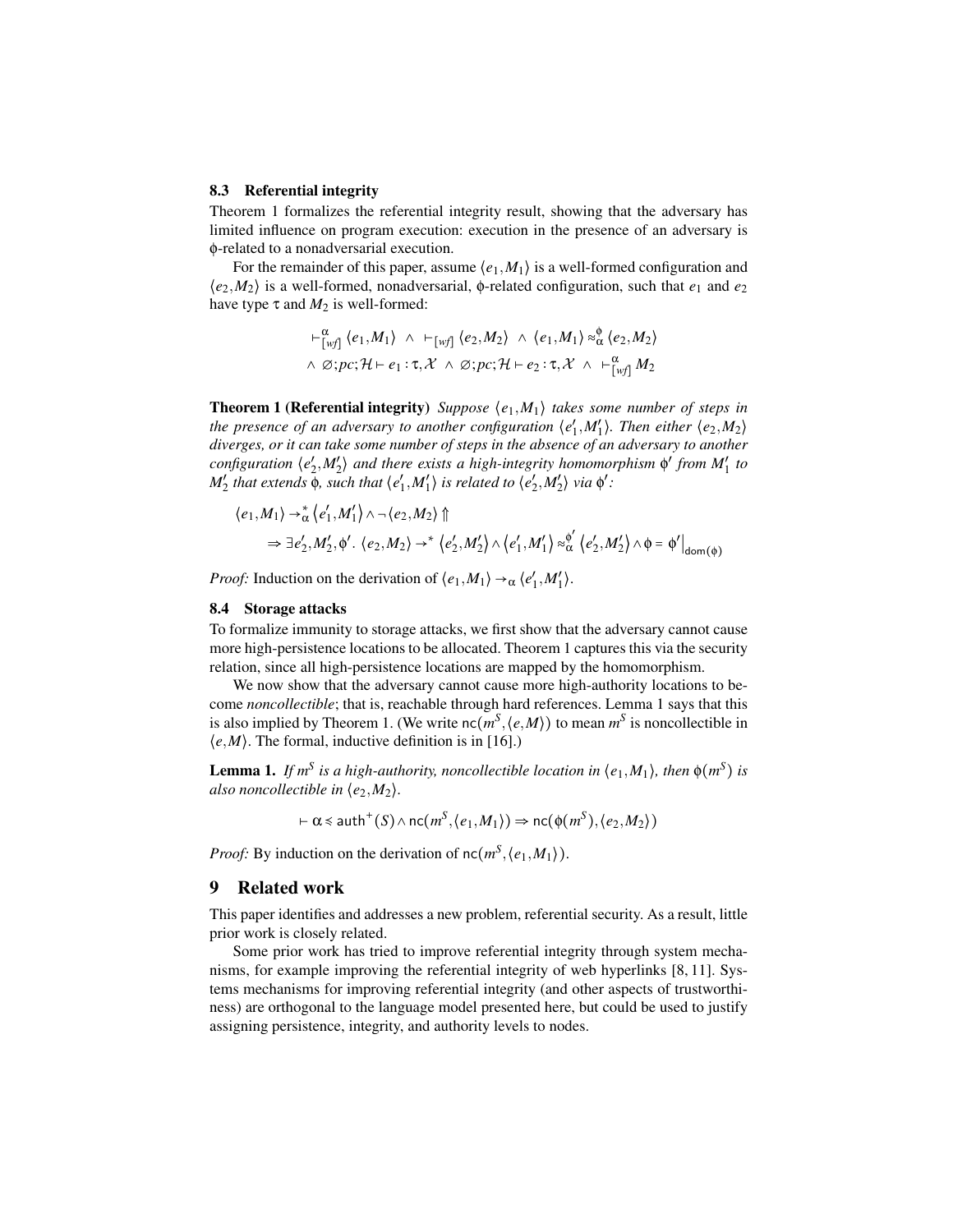Liblit and Aiken [\[12\]](#page-19-20) develop a type system for distributed data structures. Its explicit two-level hierarchy distinguishes between local pointers that are meaningful only to a single processor, and global pointers that are valid everywhere. The type system ensures that local pointers do not leak into a global context. This work was extended in [\[13\]](#page-19-21) to add types for dealing with private vs. shared data. However, this line of work does not consider security properties that require defense against an adversary.

Riely and Hennessey study type safety in a distributed system of partially trusted mobile agents [\[20\]](#page-19-22) but do not consider referential security.

This paper builds on prior work on language-based information-flow security, much of which is summarized by [\[21\]](#page-19-17). The Fabric system [\[15\]](#page-19-7) is programmed in a high-level language that includes integrity annotations and abstracts away the locations of objects, as λ*persist* does. Its type system does not enforce referential security, however, so adding the features described here is an obvious next step.

## <span id="page-18-0"></span>10 Conclusions

Complex distributed information systems are being integrated across different organizations with only partial trust, often in the context of cloud computing. But the security properties that are desirable in distributed computing are poorly understood, and the options for enforcing security are murkier still. In fact, the desirable referential security properties are actually in tension with each other. The result is that programmers have little guidance in designing distributed systems to be secure and reliable.

This paper makes several contributions that aid in resolving this situation. The paper newly identifies and formalizes some important referential security properties. It introduces a high-level language for modeling referential security issues in a distributed system. The language introduces a way to express referential security requirements through label annotations for persistence and creation authority, which can be viewed as different aspects of integrity. The paper demonstrates how to enforce referential security, through static analysis expressed as a type system in the language. The type system is validated by formal proofs that λ*persist* programs enforce the new security properties.

While this paper is a useful first step, clearly there is more to be done. The type system could be enriched with more features such as parametric polymorphism, recursive and dependent types. With such extensions, an implementation would then help evaluate how well these types guide programmers designing distributed computing systems.

### Acknowledgments

This research was supported in part by ONR Grants N00014-09-1-0652 and N00014- 13-1-0089; by MURI grant FA9550-12-1-0400, administered by the U.S. Air Force; by NSF Grants 0541217, 0627649, and 0964409; and by a grant from Microsoft Corporation. The views and conclusions here are those of the authors and do not necessarily reflect those of ONR, the Navy, the Air Force, NSF, or Microsoft. The U.S. Government is authorized to reproduce and distribute reprints for Government purposes, notwithstanding any copyright annotation thereon.

We also thank Aslan Askarov, Danfeng Zhang, Owen Arden, Barbara Liskov, Mike George, and David Schulz for their suggestions about this work or its presentation.